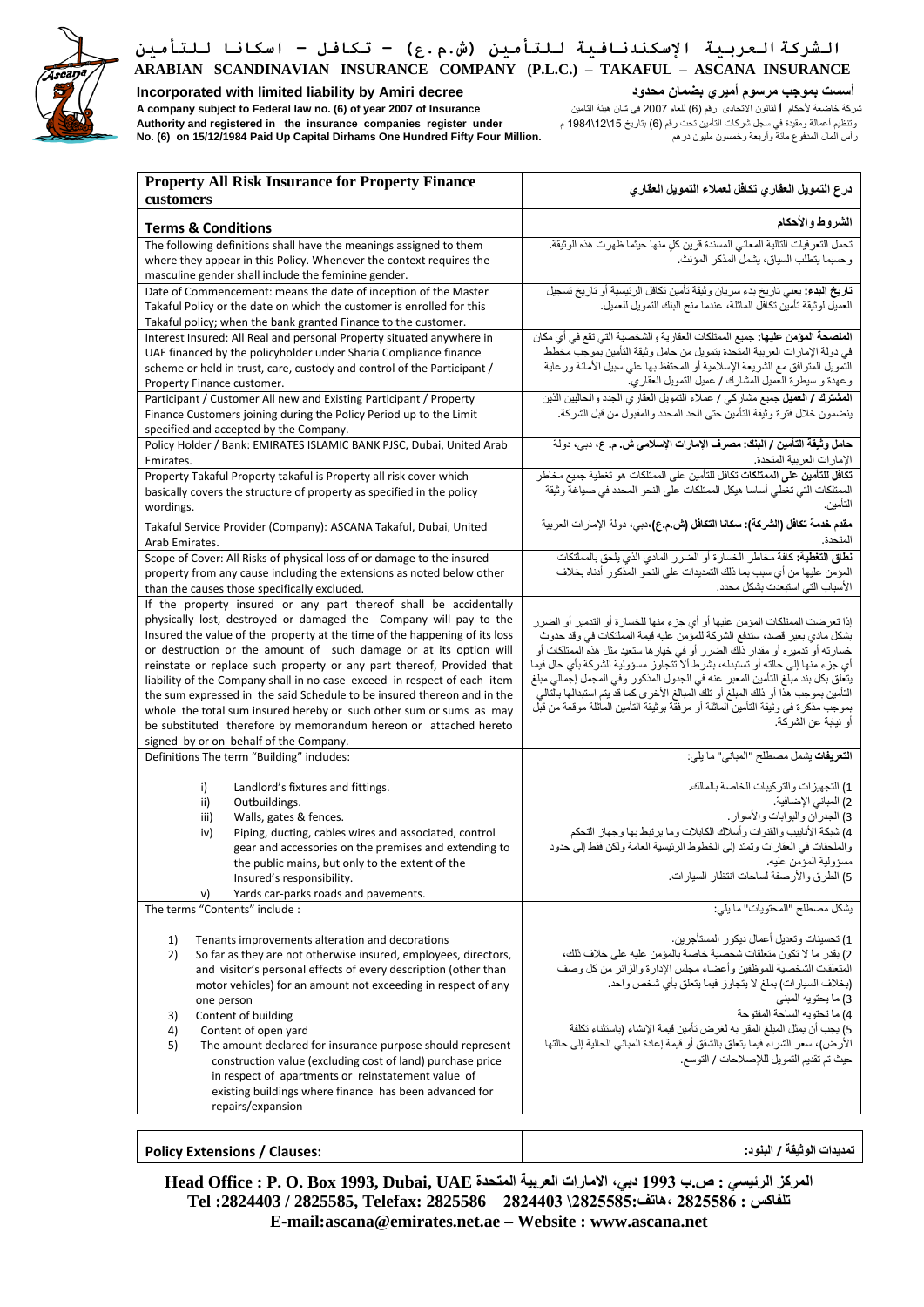

**Incorporated with limited liability by Amiri decree محدود بضمان أميري مرسوم بموجب أسست**

شركة خاضعة ألحكام **ا**لقانون االتحادى رقم )6( للعام 2007 فى شان هيئة التامين **Insurance of 2007 year of) 6 (.no law Federal to subject company A** وتنظيم أعمالة ومقيدة في سجل شركات التأمين تحت رقم )6( بتاريخ 15\ 12\ 1984 م **under register companies insurance the in registered and Authority No. (6) on 15/12/1984 Paid Up Capital Dirhams One Hundred Fifty Four Million.** درهم مليون وخمسون وأربعة مائة المدفوع المال رأس

| 1.  | <b>ALTERATION AND USE CLAUSE</b>                                                                                                                                                                                                                                                                                                                                                                          | بند التغيير والإستخدام                                                                                                                                                                                                                                                                                                                                                                      | $\mathbf{1}$ |
|-----|-----------------------------------------------------------------------------------------------------------------------------------------------------------------------------------------------------------------------------------------------------------------------------------------------------------------------------------------------------------------------------------------------------------|---------------------------------------------------------------------------------------------------------------------------------------------------------------------------------------------------------------------------------------------------------------------------------------------------------------------------------------------------------------------------------------------|--------------|
|     | Under any of the following circumstances the insurance under this<br>policy ceases to attach as regards the property affected unless the<br>Insured before the occurrence of any loss or damage obtains the<br>sanction of the Company signified by endorsement upon the policy<br>by or on behalf of the Company.                                                                                        | بموجب أي ظرف من الظروف التالية، يتوقف إرفاق التأمين بموجب وثيقة<br>التأمين المأثلة فيما يتعلق بالممتلكات المتضررة ما لم يحصل المؤمن عليه قبل<br>وقوع أي خسارة أو ضرر على موافقة الشركة كدلالة بالتصديق على وثيقة<br>التأمين من قبل الشر كة أو نيابة عنها.                                                                                                                                   |              |
|     | If nature of the occupation of or other circumstances affecting<br>a)<br>the building insured be changed in such a way as to increase<br>the risk of loss or damage                                                                                                                                                                                                                                       | إذا تغيرت طبيعة الإشغال أو ظروف أخرى تؤثر على المبنى المؤمن<br>(।<br>عليه بتلك الطريقة التي تزيد من خطر الخسارة أو الضرر                                                                                                                                                                                                                                                                    |              |
|     | If the building insured becomes unoccupied and so remains<br>b)<br>for a period of more than 6 months                                                                                                                                                                                                                                                                                                     | إذا اصبح المبنى المؤمن عليه غير مشغول وبقي كذلك لفترة تزيد عن<br>ب)<br>6 أشهر .                                                                                                                                                                                                                                                                                                             |              |
|     | If the interest in the Property insured passes from the Insured<br>c)<br>otherwise than by will or operation of law                                                                                                                                                                                                                                                                                       | إذا انتقلت المصلحة في الممتلكات المؤمن عليها من المؤمن عليه<br>ت)<br>بخلاف بموجب وصية أو إعمالا للقانون.                                                                                                                                                                                                                                                                                    |              |
| 2.  | ARCHITECTS', SURVEYORS', CONSULTANTS & LEGAL FEES: Covers<br>the professional fees other than for claim preparation, up to 10% of<br>the claim amount, necessarily incurred in reinstatement of the<br>property consequent upon its destruction or damage.                                                                                                                                                | رسوم المهندسين المعماريين والمساحين والاستشاريين والرسوم القانونية:<br>تغطي الرسوم المهنية بخلاف إعداد المطالبة، حتى نسبة 10% من مبلغ<br>المطالبة، التي تم تكبدها بالضرورة في إعادة الممتلكات إلى حالتها نتيجة<br>لتدمير ها أو تضرر ها.                                                                                                                                                     | 2            |
| 3.  | AVERAGE: If sum insured, at the time of loss, is less than 85% of the<br>value of the property insured, the Insured will be his own insurer<br>for difference and shall bear a rateable proportion of loss<br>accordingly.                                                                                                                                                                                | ا <b>لمتوسط:</b> إذا كان مبلغ التأمين، في وقت الخسارة، أقل من 85% من قيمة<br>الممتلكات المؤمن عليها، سيكون المؤمن عليه المؤمن الخاص به للفرق ويجب<br>أن يحمل نسبة خاضعة للتقييم من الخسار ة و فقاً لذلك.                                                                                                                                                                                    | 3            |
| 4.  | AUTOMATIC REINSTATEMENT CLAUSE: After claim payment, sum<br>insured will be automatically reinstated, subject to pro rata<br>additional premium.                                                                                                                                                                                                                                                          | <mark>بند الإعادة إلى الحالة التلقانية:</mark> بعد دفع المطالبة، سيتم إعادة مبلغ التأمين إلى                                                                                                                                                                                                                                                                                                | 4            |
| 5.  | Automatic additions/deletions clause: Covers alterations, additions<br>and improvement to the property for an amount not exceeding<br>20% of the sum insured, subject to half yearly declaration of the<br>same and payment of pro rata additional premium.                                                                                                                                               | بند الإضافات / الحذف التلقاني: يغطي التعديلات والإضافات والتحسينات على<br>الممتلكات بمبلغ لا يتعدى 20% من مبلّغ التأمين، مع مراعاة إقرار نصف<br>سنوي ودفع قسط تأمين إضافي تناسبي.                                                                                                                                                                                                           | 5            |
| 6.  | BASIS OF INDEMNITY: Basis of indemnity shall be the full cost of<br>repair or replacement or actual cash value on date of loss, not<br>exceeding the sum insured. However, provided the sum insured is<br>declared on new replacement value, the Insured shall have the<br>option to replace the machinery or equipment with technologically<br>advanced one without increasing the liability of Insurer. | <mark>أساس التعويض:</mark> يجب ان يكون أساس التعويض التكلفة الكاملة الإصلاح أو<br>الاستبدال أو القيمة النقدية الفعلية في تاريخ الخسارة،بما لا يتجاوز مبلغ التأمين.<br>ومع ذلك، شريطة أن يتم التصريح عن مبلغ التأمين بقيمة استبدال جديدة، يكون<br>لديِّ الوَمن عليه خيار استبدال الألَّات أو المعدات بآلات أو معدات بألات أو<br>معداة أُخرِي متقدمة تكنلوجيا دون زيادة مسؤولية شركة التأمين. | 6            |
|     | BOILER & ECONOMISER : Including loss or damage caused by<br>bursting of domestic boiler economiser or other pressure vessel<br>apparatus in which internal pressure is due to steam, if installed                                                                                                                                                                                                         | الغلاية و موفر الطاقة (جهاز ميكانيكي ال\ي يستخدم كمبادل حراري عن<br>طريق التسخين المسبق للسوائل لتقليل استهلاك الطاقة): بما في ذلك الخسارة أو<br>الضرر الناتج عن انفجار الغلاية أو الموفر المنزلي أو أجهزة أوعية ضغط<br>أخر ي يكون فيها الضغط الداخلي سبب البخار  في حالة تر كيبة.                                                                                                          |              |
| 8.  | 90 DAYS NOTICE OF CANCELLATION CLAUSE: Both parties can<br>cancel the policy by giving 90 days' notice, provided no claim has<br>been paid under the policy.                                                                                                                                                                                                                                              | <b>بند الإلغاء بإشعار مدته 90 يومأ:</b> يمكن لكل من الطرفين الغاء وثيقة التأمين<br>عن طريق تقديم إشعار مدته 90 يوماً، شريطة أللا يتم دفع أي مطالبة بموجب<br>وثيقة التأمين الماثلة.                                                                                                                                                                                                          | 8            |
| 9.  | CLAIM NOTIFICATION CLAUSE: Notice of loss shall be given by the<br>Insured in writing within 60 days from date of loss, destruction or<br>damage.                                                                                                                                                                                                                                                         | <b>بند إشعار المطالبة:</b> يجب على المؤمن عليه تقديم إشعار بالخسارة في غضون<br>60 يوما اعتبار ا من تاريخ الخسارة أو التدمير أو الضرر .                                                                                                                                                                                                                                                      | 9            |
| 10. | CLAIM PREPARATION COSTS CLAUSE; Covers the cost, not<br>exceeding USD 10,000/-, incurred in preparation / presentation /<br>certification of claim subsequent to loss insured under the policy.                                                                                                                                                                                                           | بند تكلفة إعداد المطالبة؛ يغطي التكلفة، التي لا تتجاوز 10,000/- دولار<br>أمريكي، التي يتم تكبدها في الإعداد / التقديم / التصديق على المطالبة بعد<br>الخسارة المؤمن عليها بموجب وثيقة التأمين.                                                                                                                                                                                               | 10           |
| 11. | COST ESCALATION CLAUSE: Covers automatic regular increase in<br>the sum insured, not exceeding 10% of the sum insured,<br>throughout the period of policy in return for an additional                                                                                                                                                                                                                     | <b>بند ارتفاع التكاليف:</b> يغطي الزيادة التلقائية المنتظمة في مبلغ التأمين، و الذي لا<br>يتجاوز 10% من مبلغ الأمين، طوال فترة وثيقة التأمين مقابل قسط التأمين<br>الإضافي.<br>$^{+}$                                                                                                                                                                                                        | 11           |

المركز الرئي*سي* : ص.ب 1993 دبي، الامارات العربية المتحدة Head Office : P. O. Box 1993, Dubai, UAE **تلفاكس : 2825586 ،هاتف2825585:\ 2824403 2825586 :Telefax 2825585, / :2824403 Tel E-mail:ascana@emirates.net.ae – Website : www.ascana.net**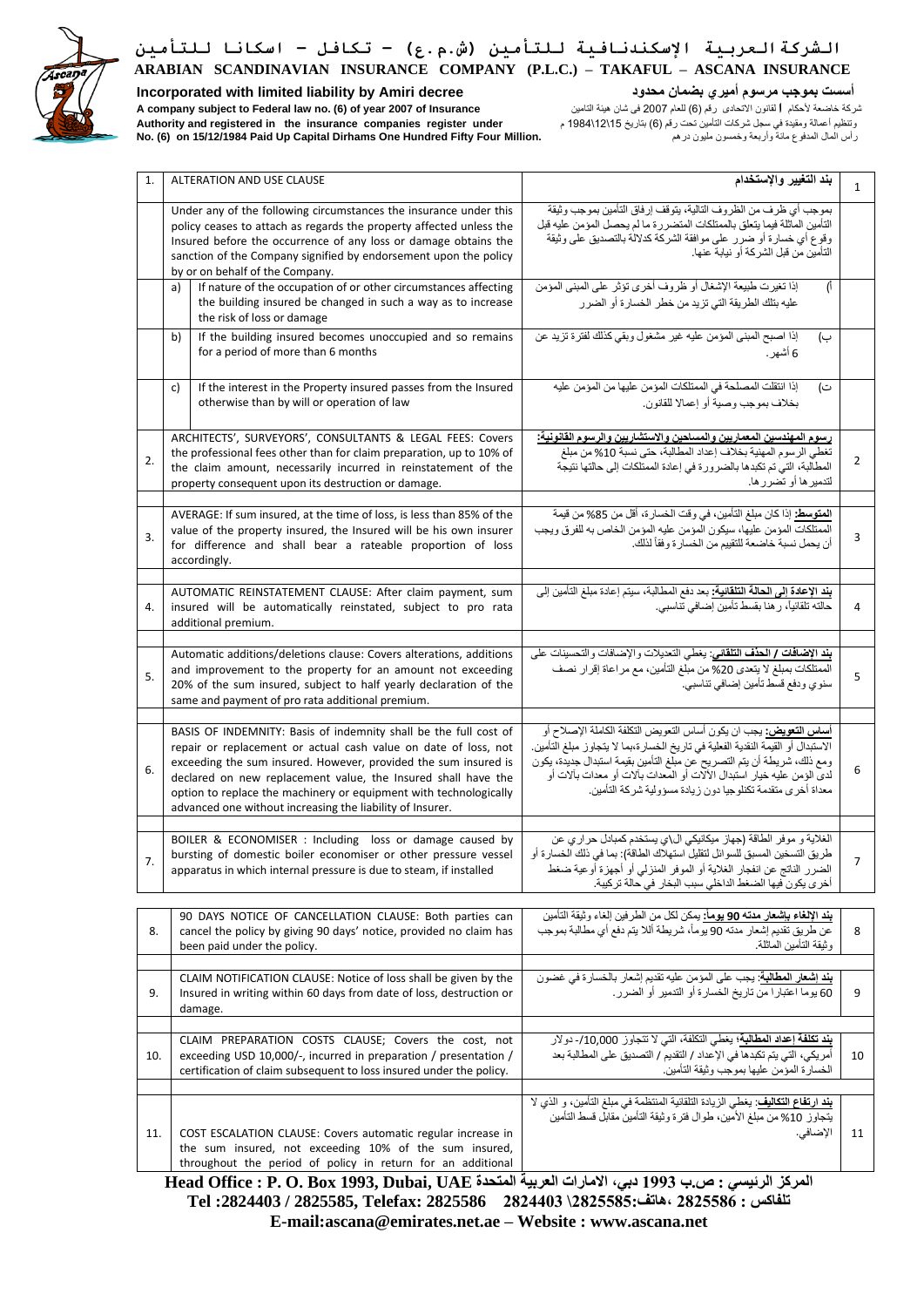

**Incorporated with limited liability by Amiri decree محدود بضمان أميري مرسوم بموجب أسست** وتنظيم أعمالة ومقيدة في سجل شركات التأمين تحت رقم )6( بتاريخ 15\ 12\ 1984 م **under register companies insurance the in registered and Authority**

شركة خاضعة ألحكام **ا**لقانون االتحادى رقم )6( للعام 2007 فى شان هيئة التامين **Insurance of 2007 year of) 6 (.no law Federal to subject company A No. (6) on 15/12/1984 Paid Up Capital Dirhams One Hundred Fifty Four Million.** درهم مليون وخمسون وأربعة مائة المدفوع المال رأس

| premium.                                                                                                                                                                                                                                                                                                          |                                                                                                                                                                                                                                                                                      |          |
|-------------------------------------------------------------------------------------------------------------------------------------------------------------------------------------------------------------------------------------------------------------------------------------------------------------------|--------------------------------------------------------------------------------------------------------------------------------------------------------------------------------------------------------------------------------------------------------------------------------------|----------|
| DEBRIS REMOVAL CLAUSE: Covers the cost of removal of<br>debris, up to 10% of the claim amount but not exceeding AED<br>12.<br>500,000, after the property is destroyed by any peril insured<br>against.                                                                                                           | بِند إزالة الحطام: يغطي تكلفة إزالة الحطام، حتى 10% من مبلغ المطالبة و لكن لا<br>يتجاوز مبلغ 500,000 در هم إماراتي بعد تدمير الممتلكات من خلال أي خطر مؤمن<br>ضده.                                                                                                                   | 12       |
| DEMOLITION CLAUSE: Covers loss occasioned by the<br>enforcement of any law or ordinance which necessitates the<br>demolition of undamaged portion of any building of which<br>13.<br>some portion has suffered damage by any of the perils<br>insured against.                                                    | <mark>بند الـهدم:</mark> يغطـي الـخسارة التي يـحدثـها إنقاذ أي قانون أو مرسوم يستلزم هدم جزء غير<br>متضرر ٍ من أي مبنى قد تعرضت بعض الأجزاء منه للضرر ۖ بواسطة أي من المخاطر<br>المؤمن ضدها.                                                                                         | 13       |
| DESIGNATION OF PROPERTY CLAUSE: For the purpose of<br>determining where necessary the column heading under<br>which any property is Insured the Company agrees to accept<br>14.<br>the designation under which such property has been entered<br>in the Insured's books.                                          | بند تسمية الممتلكات: لغرض تحديد عند الضرورة عنوان العمود الذي بموجبه بتم<br>التأمين على أي مملتكات، توافق الشركة على قبول التسمية التي بموجبها قد تم تسجيل<br>مثل هذه المملتكات في دفاتر المؤمن عليه.                                                                                | 14       |
| ERRORS AND OMISSION CLAUSE: No inadvertent error,<br>omission or failure in furnishing reports hereunder shall<br>15.<br>prejudice the assureds right of recovery but shall be<br>corrected when discovered.                                                                                                      | <b>بند الأخطاء والإغفال</b> : لا يؤدي أي خطأ أو إغفال أو إخفاق غير مقصود في تقديم<br>التقارير بموجب وثيقة التأمين الماثلة إلى المساس بحق المؤمن عليهم في الاسترداد، بل<br>بجب تصحيحه عند اكتشافه.                                                                                    | 15       |
| EXPEDITING EXPENSES CLAUSE: Covers the extra charges, not<br>exceeding AED 250,000 any one loss, for overtime,<br>nightwork, work on public holidays, express freight and air<br>16.<br>freight incurred in connection with loss recoverable under<br>the policy.                                                 | <mark>بند مصروفات التعجيل</mark> : يغطي الرسوم الإضافية، والتي لا تتجاوز 250,000 در هم<br>إماراتي لأي خسارة واحدة، للعمل الإضافي والعمل الليلي والعمل في أيام العطلات<br>الرسمية والشحن السريع والشحن الجوي المتكبدة فيما يتعلق بالخسارة القابلة للإسترداد<br>بمو جب و ثبقة التأمين. | 16       |
| EXPENSES TO PROTECT, PROTECT OR REDUCE LOSS CLAUSE:<br>Covers the expense, not exceeding 10% of the sum insured,<br>17.<br>necessarily incurred by the insured for reducing loss under<br>this section                                                                                                            | بند المصروفات لحماية  أو حماية أو الحد من قيمة الخسارة: يغطي المصر وفات، لا<br>تتجاوز 10% من مبلغ التأمين، والتي يتم تكيدها بالضرورة من قبل المؤمن عليه للحد من<br>الخسار ة بموجب هذا القسم.                                                                                         | 17       |
| FIRE BRIGADE CHARGES AND OTHER EXTINGUISHING<br>EXPENSES: Covers the fire brigade charges and extinguishing<br>18.<br>expenses and the cost of extinguishing materials expended,<br>up to AED 100,000/-.                                                                                                          | رسم فريق الإطفاء ونفقات الإطفاء الأخرى: تغطي رسوم فريق الإطفاء ومصرفات<br>الإطفاء وتكلفة مواد الإطفاء التي أنفقت، حتى 100,000 درهم إماراتي.                                                                                                                                          | 18       |
|                                                                                                                                                                                                                                                                                                                   |                                                                                                                                                                                                                                                                                      |          |
| 19.<br>Impact damage extended to include own vehicles.<br>IMPROVEMENTS AND BETTERMENTS CLAUSE: In the event of<br>loss Insurer considers the insured as the sole owner of the<br>improvements and betterments made by insured to the<br>20.<br>insured property and loss adjustment shall be made<br>accordingly. | امتد تأثير الضرر ليشمل المركبات الخاصة.<br><b>بند الإضافات والتحسينات</b> : في حال حدوث خسارة تعتبر شركة التأمين المؤمن عليه على<br>أنه المالك الوحيد للإضافات والتحسينات التي أجراها المؤمن عليه في المملتكات المؤمن<br>عليها و يتم إجراء تعديل الخسارة وفقا لذلك.                  | 19<br>20 |
| INCREASED COST OF WORKING (EXTRA EXPENSES) CLAUSE:<br>Covers the additional expenditure incurred for sole purpose<br>21.<br>of avoiding the reduction in turnover.                                                                                                                                                | بند التكلفة الزائدة للعمل (المصروفات الإضافية): يغطي النفقات الإضافية المتكبدة<br>لغرض وحيد لتفادي خفض معدل الدوران.                                                                                                                                                                 | 21       |
| NOMINATED LOSS ADJUSTERS CLAUSE: In the event of<br>22.<br>serious loss, M/s Crawford & Co Intl Inc or any other mutually<br>agreed International Loss Adjuster shall be appointed.                                                                                                                               | <mark>بند خبر اء تسوية الخسائر المرشحين:</mark> في حالة حدوث خسارة خطيرة، يجب تعيين<br>السادة شركة / كروفورد أند كور انتل أو أي خبير تسوية خسارة دولي متفق عليه                                                                                                                      | 22       |
| LOSS PAYEE CLAUSE: Loss, if any, payable to the Insured or<br>23.<br>order.                                                                                                                                                                                                                                       | <mark>بِنْد المستفيد للخسارة:</mark> تكون الخسارة، إن وجدت، مستحقة الدفع إلى المؤمن عليه أو<br>بأمر ه.                                                                                                                                                                               | 23       |
| MORTGAGE CLAUSE: The interest of any Mortgagee as<br>regards the property insured by this policy shall not be<br>24<br>invalidated by any act, omission or neglect of the Mortgagor<br>unless Mortgagee is privy to such act, omission or neglect.                                                                | <b>بند الرهن العقاري:</b> لا يجوز إبطال مصلحة أي مرتهن فيما يتعلق بالمملتكات المؤمن<br>عليها بموجب وثيقة التأمين الماثلة بأي فعل أو إغفال أو إهمال للراهن إلا إذا كان<br>المر تهن على معر فة بمثل هذا الفعل أو الإغفال أو الإهمال.                                                   | 24       |
|                                                                                                                                                                                                                                                                                                                   |                                                                                                                                                                                                                                                                                      |          |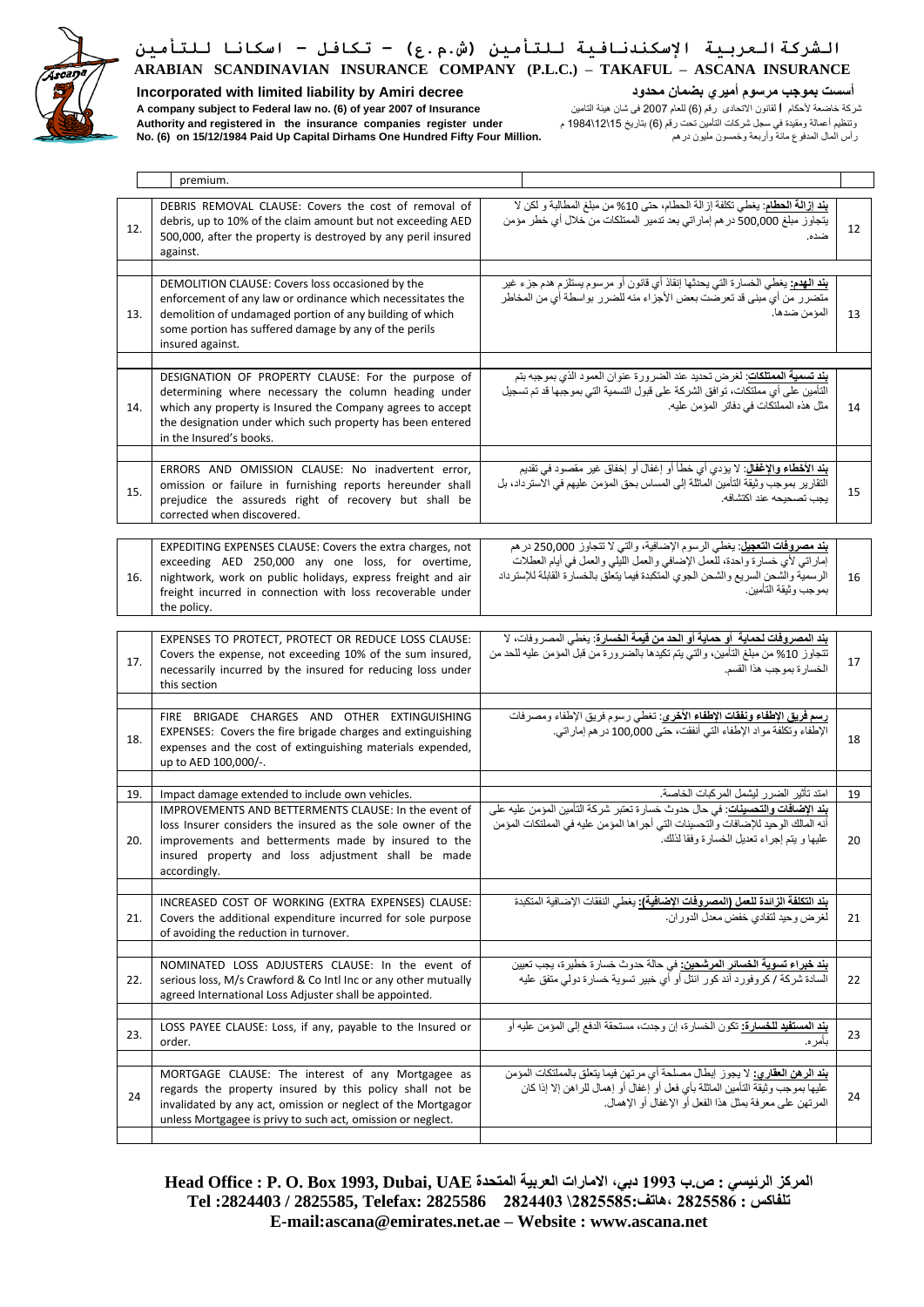

### **Incorporated with limited liability by Amiri decree محدود بضمان أميري مرسوم بموجب أسست**

شركة خاضعة ألحكام **ا**لقانون االتحادى رقم )6( للعام 2007 فى شان هيئة التامين **Insurance of 2007 year of) 6 (.no law Federal to subject company A** وتنظيم أعمالة ومقيدة في سجل شركات التأمين تحت رقم )6( بتاريخ 15\ 12\ 1984 م **under register companies insurance the in registered and Authority No. (6) on 15/12/1984 Paid Up Capital Dirhams One Hundred Fifty Four Million.** درهم مليون وخمسون وأربعة مائة المدفوع المال رأس

| 25. | NO CONTROL CLAUSE: The insurance shall not be prejudiced<br>act or neglect or noncompliance by the parties over which<br>the Insured has no control.                                                                                                                                                                                                                                                                                                                                                                                                                                                                                                                                                               | بِنْد عدم وجود سيطرة: لا يجب أن يمس التأمين بأي فعل أو إهمال أو عدم امتثال من قبل<br>الطرفين التي لا يكون المؤمن عليه سيطرة عليها.                                                                                                                                                                                                                                                                                                                                                                                                                                                                                                             | 25 |
|-----|--------------------------------------------------------------------------------------------------------------------------------------------------------------------------------------------------------------------------------------------------------------------------------------------------------------------------------------------------------------------------------------------------------------------------------------------------------------------------------------------------------------------------------------------------------------------------------------------------------------------------------------------------------------------------------------------------------------------|------------------------------------------------------------------------------------------------------------------------------------------------------------------------------------------------------------------------------------------------------------------------------------------------------------------------------------------------------------------------------------------------------------------------------------------------------------------------------------------------------------------------------------------------------------------------------------------------------------------------------------------------|----|
| 26. | NON-INVALIDATION CLAUSE: Insurance shall not be<br>invalidated by any act or omission which is unknown to or<br>beyond the control of any Insured.                                                                                                                                                                                                                                                                                                                                                                                                                                                                                                                                                                 | <mark>بند عدم الإبطال</mark> : لا يجب ابطال التأمين بأي عمل أو إغفال غير معروف أو خارج عن<br>سيطرة أي مؤمن عليه.                                                                                                                                                                                                                                                                                                                                                                                                                                                                                                                               | 26 |
| 27. | PAYMENT ON ACCOUNT CLAUSE: Once the liability is<br>established, Insurer will make payment on account up to<br>75%, subject to loss adjusters recommendation.                                                                                                                                                                                                                                                                                                                                                                                                                                                                                                                                                      | بِنْد الدفع على الحسابِ: بمجرد إنشاء المسئولية، تقوم شركة التأمين بتقديم الدفعة على<br>الحساب بنسبة تصل إلى 75%، ر هنأ بتوصية من خبر اء تسوية الخسائر .                                                                                                                                                                                                                                                                                                                                                                                                                                                                                        | 27 |
| 28  | Property in the open and/or open sided building or on roof<br>top including storm, hail, tempest and flood in respect of sun<br>shades, canopies and air conditioner chillers on roof top, on<br>ground/walls                                                                                                                                                                                                                                                                                                                                                                                                                                                                                                      | المملتكات في المباني المفتوحة و/أو المفتوحة على الوجهتين على السطح بما في ذلك<br>العاصفة والمطر الثلجي والإعصار والفيضان فيما يتعلق بظلال الشمس والستائر<br>ومبردات مكيف الهواء على السطح وعلى الأرض / الجدران.                                                                                                                                                                                                                                                                                                                                                                                                                                | 28 |
| 29. | PROFESSIONAL ACCOUNTANTS CLAUSE: Covers<br>the<br>reasonable charges, up to AED 100,000/-, payable to<br>Insured's professional accountant for producing details from<br>Insured's business books required by Insured for investigating<br>or verifying any claim.                                                                                                                                                                                                                                                                                                                                                                                                                                                 | <mark>بند المحاسبين المهنيين:</mark> يغطي الرسوم المعقولة، حتى 100,000 الف در هم إمار اتي،<br>مستحقة الدفع إلى المحاسب المهنى الخاص بالمؤمن عليه للحصول على تفاصيل من<br>دفاتر أعمالٌ المؤمن عليه التي يطلُّبها المؤمن عليه للتحقيق أو التحقق من أي مطالبة.                                                                                                                                                                                                                                                                                                                                                                                    | 29 |
| 30. | PRIMARY INSURANCE CLAUSE: This policy provides primary<br>cover for the Insured and the Insurer will indemnify the<br>Insured as if no other policies of insurance are in force.                                                                                                                                                                                                                                                                                                                                                                                                                                                                                                                                   | <b>بند التأمين الرنيسي:</b> توفر وقيقة التأمين الماثلة التغطية الرئيسية للمؤمن عليه وستقوم<br>شركة التأمين بتعويض المؤمن عليه كما لو لم تكن هناك وثائق تأمين أخرى سارية<br>المفعول.                                                                                                                                                                                                                                                                                                                                                                                                                                                            | 30 |
| 31. | PROPERTY VALUATION CLAUSE: In the event of loss/ damage,<br>the liability of the Insurer shall be replacing / repairing /<br>making good of the property with materials of similar kind<br>and quality plus costs associated with removal of debris,<br>professional fees, any expediting expenses necessarily or<br>reasonably incurred in replacing / repairing / making good of<br>the property.                                                                                                                                                                                                                                                                                                                | <b>بند تقييم المملتكات:</b> في حالة الخسارة / الضرر، يجب أن تكون مسؤولية شركة التأمين<br>استبدال / ترميم / إصلاح المملتكات بمواد من النوع والجودة المماثلة بالإضافة إلى<br>التكاليف المتربطة بإزالة الحطام والرسوم المهنية و أي مصروفات تعجيل تم تكبدتها<br>بالضرورة أو بشكل معقولة في استبدال / ترميم / إصلاح المملتكات.                                                                                                                                                                                                                                                                                                                      | 31 |
|     |                                                                                                                                                                                                                                                                                                                                                                                                                                                                                                                                                                                                                                                                                                                    |                                                                                                                                                                                                                                                                                                                                                                                                                                                                                                                                                                                                                                                |    |
| 32. | PUBLIC AUTHORITIES CLAUSE: Covers additional cost of<br>reinstatement incurred solely to comply with the building or<br>other regulations by public authorities.                                                                                                                                                                                                                                                                                                                                                                                                                                                                                                                                                   | <mark>بند السلطات العامة:</mark> يغطي التكلفة الإضافية للإعادة إلى الحالة فقط للامتثال للوائح لمبنى<br>أو للوائح الأخرى من قبل السلطات العامة.                                                                                                                                                                                                                                                                                                                                                                                                                                                                                                 | 32 |
| 33. | REINSTATEMENT: If company elects to reinstate or replace<br>any property, Insured at his expense shall provide all plans<br>and other information the company may require and<br>company shall be bound to reinstate the property in<br>reasonably sufficient manner and as circumstances permit.                                                                                                                                                                                                                                                                                                                                                                                                                  | الإعادة إلى الحالة: إذا اختارت الشركة إعادة أو استبدال أي ممتلكات، يجب على المؤمن<br>عليه نفقته أن يقدم جميع الخطط والمعلومات الأخرى التي قد تطلبها الشركة و أن تلتزم<br>الشركة بإعادة الممتلكات إلى حالتها بطريقة كافية بشكل معقول وبما تسمح به الظروف.                                                                                                                                                                                                                                                                                                                                                                                       | 33 |
| 34. | <b>AUTHORISING REPAIR LIMIT CLAUSE</b>                                                                                                                                                                                                                                                                                                                                                                                                                                                                                                                                                                                                                                                                             | شرط حد الإصلاح المصرح به                                                                                                                                                                                                                                                                                                                                                                                                                                                                                                                                                                                                                       | 34 |
|     | The Insurers hereby grant permission to the Named Insured<br>to incur any expenditure with a view to avoiding or<br>minimizing any loss or damage to the Property insured, which<br>loss or damage is threatened by the occurrence of an insured<br>perils and to carry out repairs in respect of any damage by an<br>insured peril to the property insured which can be<br>conveniently and advantageously undertaken by them. The<br>Insured shall notify the Insurers thereof as soon as<br>reasonably practicable and the Insurers will reimburse the<br>Insured for any such expenditure for the cost of such repairs,<br>including overheads upto a limit of Dhs.25,000/- any one loss<br>- any one property | تمنح شركات التأمين بموجب هذا الإذن إلى المؤمن عليه المذكور اسمه بتكبد أي نفقات<br>بهدف تجنب أو تقليل أي خسارة أو ضررر يلحق بالمملتكات المؤمن عليها، وتكون تلك<br>الخسارة أو الضرر مهدد بسبب حدوث خطر مؤمن عليه وإجراء إصلاحات فيما يتعلق<br>بأي ضرر من قبل خطر مؤمن عليه على المملتكات المؤمن عليه و التي يمكن القيام بها<br>بشكل ملائم وبصورة مفيدة عن قبلهم. يجب على المؤمن عليه إخطار شركات التأمين<br>بهذا في أقرب وقت ممكن عمليا، وستقوم شركة التأمين بتعويض المؤمن عليه عن أي<br>نفقات من هذا القبيل لتغطية تكاليف هذه الإصلاحات، بما في ذلك النفقات العامة بحد<br>أقصـي قدر ه 25,000 در هم إمار اتـي لأي خسار ة واحدة – أي ملكية واحدة. |    |
|     |                                                                                                                                                                                                                                                                                                                                                                                                                                                                                                                                                                                                                                                                                                                    |                                                                                                                                                                                                                                                                                                                                                                                                                                                                                                                                                                                                                                                |    |
| 35. | SALES OF INTEREST CLAUSE: At the time of loss if the Insured<br>have contracted to sell their interest in the property, upon<br>completion of the purchase, purchaser shall be entitled to<br>the benefit of the policy.                                                                                                                                                                                                                                                                                                                                                                                                                                                                                           | بند مبيعات الحصة: في وقت الخسارة إذا تعاقد المؤمن عليه لبيع حصته في المملتكات،<br>عند اكتمال الشراء، يحق للمشترى الاستفادة من وثيقة التأمين.                                                                                                                                                                                                                                                                                                                                                                                                                                                                                                   | 35 |
|     |                                                                                                                                                                                                                                                                                                                                                                                                                                                                                                                                                                                                                                                                                                                    |                                                                                                                                                                                                                                                                                                                                                                                                                                                                                                                                                                                                                                                |    |

المركز الرئي*سي* : ص.ب 1993 دبي، الامارات العربية المتحدة Head Office : P. O. Box 1993, Dubai, UAE **تلفاكس : 2825586 ،هاتف2825585:\ 2824403 2825586 :Telefax 2825585, / :2824403 Tel E-mail:ascana@emirates.net.ae – Website : www.ascana.net**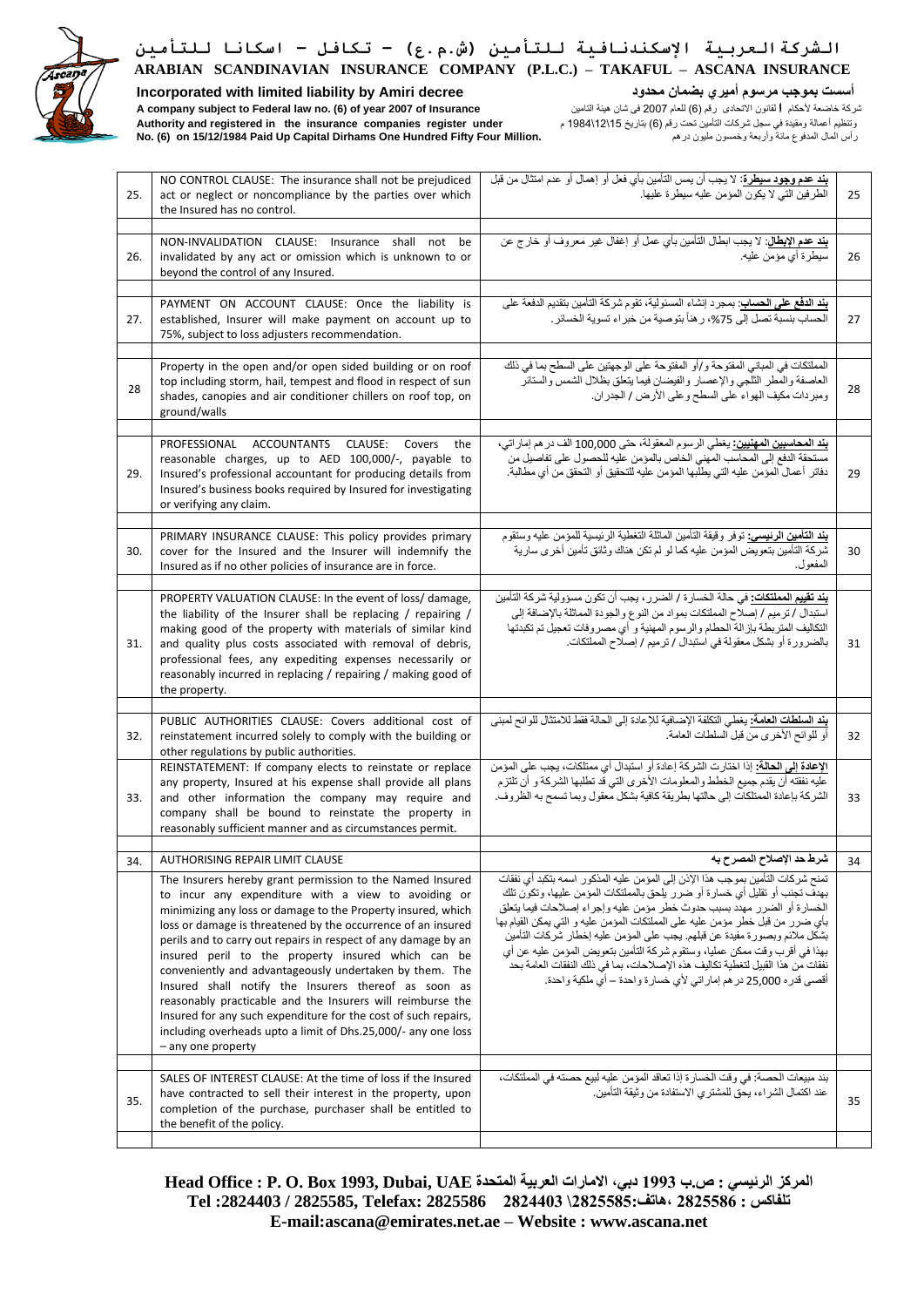

**Incorporated with limited liability by Amiri decree محدود بضمان أميري مرسوم بموجب أسست**

شركة خاضعة ألحكام **ا**لقانون االتحادى رقم )6( للعام 2007 فى شان هيئة التامين **Insurance of 2007 year of) 6 (.no law Federal to subject company A** وتنظيم أعمالة ومقيدة في سجل شركات التأمين تحت رقم )6( بتاريخ 15\ 12\ 1984 م **under register companies insurance the in registered and Authority No. (6) on 15/12/1984 Paid Up Capital Dirhams One Hundred Fifty Four Million.** درهم مليون وخمسون وأربعة مائة المدفوع المال رأس

|     |                                                                                                                                                                                                                                                                                                                                                                                                          | بند الهبوط: تمتد وثيقة التأمين لتشمل الأضرار التي تلحق بالممتلكات عن طريق الحرائق<br>أو على خلاف ذلك الناجمة من كارثة طبيعية تؤدي إلى هبوط أو انزياح صدعي.                                                                                                                                              |    |
|-----|----------------------------------------------------------------------------------------------------------------------------------------------------------------------------------------------------------------------------------------------------------------------------------------------------------------------------------------------------------------------------------------------------------|---------------------------------------------------------------------------------------------------------------------------------------------------------------------------------------------------------------------------------------------------------------------------------------------------------|----|
| 36. | SUBSIDENCE CLAUSE: Policy extends to include damage to<br>property by fire or otherwise directly caused by natural<br>calamity resulting in subsidence or heave.                                                                                                                                                                                                                                         |                                                                                                                                                                                                                                                                                                         | 36 |
|     |                                                                                                                                                                                                                                                                                                                                                                                                          |                                                                                                                                                                                                                                                                                                         |    |
| 37. | SUE AND LABOUR CLAUSE: Includes reasonable expenses, not<br>exceeding AED 500,000/-, incurred solely for the purpose of<br>reducing any loss indemnifiable under the terms of policy.                                                                                                                                                                                                                    | بند المقاضاة والعمل: يشمل المصاريف المعقولة، التي لا تتجاوز مبلغ 500,000 درهم<br>إماراتي، والتي يتم تكبدها فقط لغرض الحد من أي خسارة قابلة للتعويض بموجب شروط<br>و ثبقة التامين.                                                                                                                        | 37 |
|     |                                                                                                                                                                                                                                                                                                                                                                                                          |                                                                                                                                                                                                                                                                                                         |    |
| 38. | TEMPORARY REMOVAL OF PLANT/EQUIPMENT AND<br>DOCUMENT CLAUSE: Extend the cover to the property (other<br>than stock / merchandise) while temporarily removed for<br>cleaning, renovation, repair or similar purposes to any other<br>premises and in transit in UAE.                                                                                                                                      | بند النقل المؤقت للآلات / المعدات والوثائق: تمتد التغطية إلى الممتلكات (بخلاف<br>المخزون/البضائع) في حين نقله مؤقتا للتنظيف والتجديد والإصلاح أو أي أغراض<br>مشابهة إلى أية أماكن أخرى وفي طريق العبور في دولة الإمارات العربية المتحدة.                                                                | 38 |
| 39. | TEMPORARY REPAIRS CLAUSE: Covers cost, up to 20% of the<br>claim amount subject to maximum of AED 500,000/-, for<br>temporary repairs with prior approval of Insurer.                                                                                                                                                                                                                                    | بند الإصلاحات المؤقتة: تغطي التكلفة، حتى نسبة 20% من مبلغ المطالبة ر هنا بحد<br>أقصىي قدر ه 500,000 در هم إماراتي، لإجراء إصلاحات مؤقتة بموافقة مسبقة من شركة<br>التأمين.                                                                                                                               | 39 |
| 40. | TENANT'S CLAUSE: Policy shall not be prejudiced by any act,<br>omission or default by the tenants who occupies the premise.                                                                                                                                                                                                                                                                              | بند المستأجر : لا يجوز المساس بوثيقة التأمين من خلال أي فعل أو إغفال أو تقصير من<br>جانب المستأجرين الذي يشغلون العين المؤجرة.                                                                                                                                                                          | 40 |
| 41. | TENANTS IMPROVEMENTS TO LANDLORD'S PROPERTY: This<br>policy shall deem to include tenant's improvement to<br>landlord's property.                                                                                                                                                                                                                                                                        | تحسينات المستأجرين على ممتلكات المالك: يجب أن تعتبر وثيقة التأمين الماثلة إنها<br>تتضمن تحسين المستأجر على ممتلكات المالك.                                                                                                                                                                              | 41 |
| 42. | WAIVER OF SUBROGATION CLAUSE: Insurers will not exercise<br>their right of subrogation against Tenants, Contractors / Sub<br>contractors if so required under contract condition.                                                                                                                                                                                                                        | بند التنازل عن الحلول: لن تمارس شركات التأمين حقها في الحلول ضد المستأجرين<br>والمقاولين / المقاولين من الباطن إذا كان ذلك مطلوباً بموجب شروط العقد.                                                                                                                                                    | 42 |
| 43. | WORKMEN (MAINTENANCE) CLAUSE: Workmen allowed to<br>complete minor repairs, alterations, decorations etc.                                                                                                                                                                                                                                                                                                | بند العمال (الصيانة): يسمح للعاملين بإتمام إصلاحات وتعديلات وأعمال ديكور بسيطة<br>وما إلى ذلك.                                                                                                                                                                                                          | 43 |
| 44. | 72 HOURS CLAUSE: Loss caused by natural calamities, strike,<br>civil commotion etc in any one period of 72 consecutive<br>hours shall be deemed as single event.                                                                                                                                                                                                                                         | بند 72 ساعة: يجب أن تعتبر  الخسائر  الناجمة عن الكو ار ث الطبيعة و الإضر اب<br>والاضطرابات المدنية وما إلى ذلك في أي فترة زمنية مدتها 72 ساعة متتالية بمثابة<br>حدث واحد.                                                                                                                               | 44 |
| 45. | PREMIUM: Pro rata premium charged on values declared<br>monthly by the Insured and new property held covered<br>subject to declaration within 45 days of attachment.                                                                                                                                                                                                                                     | قسط التأمين: يتم تحميل قسط التأمين بالتناسب على القيم المعلنة شهرياً من قبل المؤمن<br>عليه والمملتكات الجديدة المحتفظ بها ر هنأ بإقرار في غضون 45 يوماً من الحجز .                                                                                                                                      | 45 |
| 46. | Industries Seepage, Pollution and Contamination Exclusion<br>Clause (Fire): This insurance shall not cover any los or damage<br>due to Seepage, contamination, pollution, soot, deposition,<br>impairment with dust, chemical precipitation, adulteration,<br>poisoning, impurity, epidemic and disease or due to any<br>limitation or prevention of the use of objects because of<br>hazards to health. | شرط استبعاد التسرب والتلوث والتلويث الصناعي (الحريق): لا يجب أن يغطي هذا<br>التأمين أي خسارة أو ضرر ناجم عن التسرب والتلويث و التلوث والسخام والترسيب و<br>النلف بالغبار و النرسيب الكيميائي و الزغل والتسمم و الشوائب والوباء والمرض أو<br>بسبب أي تقييد أو منع استخدام المواد بسبب الأخطار على الصحة. | 46 |
| 47. | War and Civil War Exclusion Clause: This policy does not<br>cover loss or damage directly or indirectly caused by war, civil<br>hostilities,<br>revolution,<br>and<br>war,<br>confiscation/nationalization/destruction by order of any<br>government of public authority.                                                                                                                                | شرط استبعاد الحرب والحرب الأهلية: لا تغطي وثيقة التأمين الماثلة الخسارة أو الضرر<br>الناجم بشكل مباشر أو غير مباشر عن الحرب و الحرب الأهلية والأعمال القتالية والثورة<br>والمصـادرة / التأميم / التدمير بـأمر من أي حكومة لسلطة عامة.                                                                   | 47 |
|     |                                                                                                                                                                                                                                                                                                                                                                                                          |                                                                                                                                                                                                                                                                                                         |    |
| 48. | Toxic Mould Exclusion: This policy does not cover loss arising<br>directly or indirectly out of moisture related damage, like<br>fungus, mold, yeast, rot, decay, gradual deterioration,<br>adhesive failure etc.                                                                                                                                                                                        | استبعاد العفن السام: لا تغطي وثيقة التأمين الماثلة الخسارة الناشئة بشكل مباشر أو غير<br>مباشر عن الضرر المرتبط بالرطوبة، مثل الفطريات والعفن والخميرة والتعطين والتحلل<br>والتدهور التدريجي والتعطل اللاصق وما إلى ذلك.                                                                                 | 48 |

المركز الرئي*سي* : ص.ب 1993 دبي، الامارات العربية المتحدة Head Office : P. O. Box 1993, Dubai, UAE **تلفاكس : 2825586 ،هاتف2825585:\ 2824403 2825586 :Telefax 2825585, / :2824403 Tel E-mail:ascana@emirates.net.ae – Website : www.ascana.net**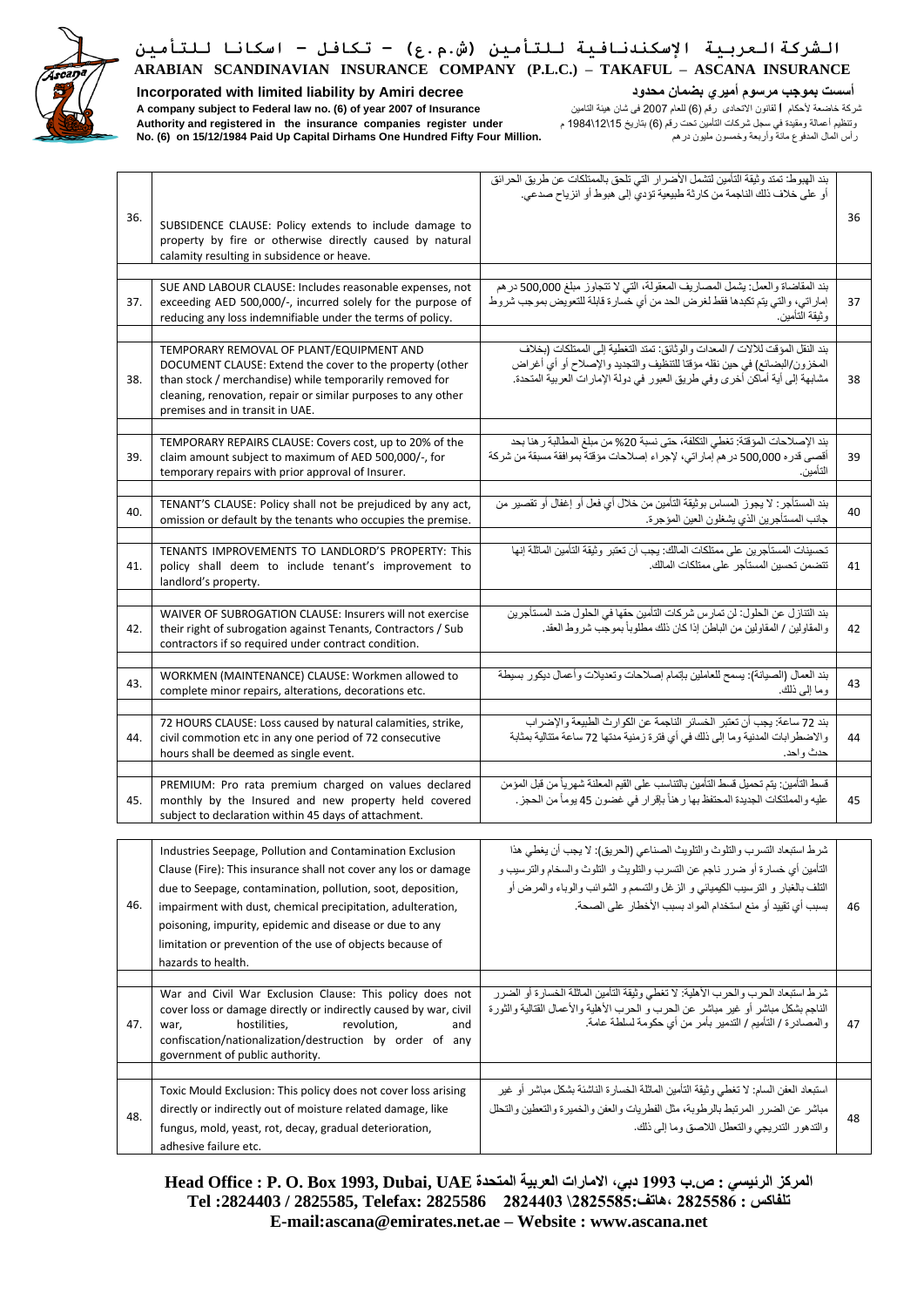

### **Incorporated with limited liability by Amiri decree محدود بضمان أميري مرسوم بموجب أسست**

شركة خاضعة ألحكام **ا**لقانون االتحادى رقم )6( للعام 2007 فى شان هيئة التامين **Insurance of 2007 year of) 6 (.no law Federal to subject company A** وتنظيم أعمالة ومقيدة في سجل شركات التأمين تحت رقم )6( بتاريخ 15\ 12\ 1984 م **under register companies insurance the in registered and Authority No. (6) on 15/12/1984 Paid Up Capital Dirhams One Hundred Fifty Four Million.** درهم مليون وخمسون وأربعة مائة المدفوع المال رأس

| 49. | Nuclear Energy Risks Exclusion Clause: This policy excludes<br>nuclear energy risks whether such risks are written directly<br>and/or by way of insurance and /or via pools and/or<br>associations.                                                                                                                                                                                                                                                                                                                                                                                      | بند استبعاد مخاطر الطاقة النووية: تستبعد وثيقة التأمين الماثلة مخاطر الطاقة النووية<br>سواء أكانت هذه المخاطر مكتوبة بشكل مباشر و/أو عن طريق التأمين و/أو عن طريق<br>المجمعات و /أو الجمعيات.                                                                                                                                                                                                                                                                                                  | 49          |
|-----|------------------------------------------------------------------------------------------------------------------------------------------------------------------------------------------------------------------------------------------------------------------------------------------------------------------------------------------------------------------------------------------------------------------------------------------------------------------------------------------------------------------------------------------------------------------------------------------|------------------------------------------------------------------------------------------------------------------------------------------------------------------------------------------------------------------------------------------------------------------------------------------------------------------------------------------------------------------------------------------------------------------------------------------------------------------------------------------------|-------------|
| 50. | Institute Radioactive Contamination, Chemical, Biological,<br>Bio-Chemical and<br>Electromagnetic Weapons Exclusion Clause: This Insurance<br>does not cover loss, damage cost or expense of whatsoever<br>nature directly caused by, resulting from or in connection<br>with lonizing radiations / contamination by radioactivity,<br>radioactive or other hazardous properties of any nuclear<br>installations or radioactive matter, weapon or device<br>employing atomic, nuclear or other radioactive force and<br>chemical, biological, bio chemical or electromagnetic<br>weapon. | بند استبعاد التلوث الإشعاعي الناتج عن استخدام الأسلحة الكيميائية والبيولوجية<br>والكيميائية الحيوية والكهرومغناطيسية: لا يغطي هذا التأمين الخسارة أو تكلفة أو<br>مصروفات ضرر من أي طبيعة أيا كانت الناجمة بشكل مباشرة أو ناتجة عن أو متعلقة<br>بالإشعاعات المؤينة / التُّلوث بسبب النشاط الإشعاعي أو خواص مشعة أو خطرة لأي<br>منشآت نووية أو مادة أو سلاح أو جهاز مشع يستخدم القوة الذرية أو النووية أو المشعة<br>الأخرى والسلاح الكيميائي أو البيولوجي أو الكيميائي الحيوي أو الكهرومغناطيسي. | 50          |
| 51. | Transmission & Distribution Lines Exclusion Clause: The<br>insurance does not cover loss / damage to any type of above<br>the ground conductors for transmission and distribution lines<br>or any property connected therewith, other than those<br>within 1000 feet of insured premise.                                                                                                                                                                                                                                                                                                 | بند استثناء خطوط النقل التوزيع: لا يغطي التأمين الخسارة / الضررر الذي يلحق بأي نوع<br>من الموصلات فوق سطح الأرص لخطوط النقل والتوزيع أو أي ممتلكات مرتبطة بها،<br>بخلاف تلك التي تقع ضمن 1000 قدم من المملتكات المؤمن عليها.                                                                                                                                                                                                                                                                   | 51          |
| 52. | Local Jurisdiction Clause: This policy does not apply to<br>compensation awarded other than by court within UAE and<br>litigation expenses which are not incurred and recoverable in<br>the UAE                                                                                                                                                                                                                                                                                                                                                                                          | بند الاختصاص القضائي المحلي: لا تسري وثيقة التأمين الماثلة على التعويض الممنوح<br>بخلاف من قبل المحكمة في دولة الإمارات العربية المتحدة ومصروفات التقاضي التي لا<br>يتم تكبدها وقابلة للإسترداد في دولة الإمارات العربية المتحدة.                                                                                                                                                                                                                                                              | 52          |
| 53. | Total Asbestos Clause: The policy does not cover any liability<br>in respect of loss directly or indirectly arising out of /<br>contributed / aggravated by asbestos in whatever form or<br>quantity.                                                                                                                                                                                                                                                                                                                                                                                    | بند الأسبستوس الكلي: لا تغطي وثيقة التأمين أي مسؤولية فيما يتعلق بالخسارة الناشئة<br>بصورة مباشرة أو غير مباشرة عن / التي يساهم فيها / المتفاقمة من خلال الأسبستوس<br>بصر ف النظر   عن شكلها أو  كميتها.                                                                                                                                                                                                                                                                                       | 53          |
| 54. | Terrorism and Sabotage Exclusion Clause: This policy<br>excludes loss or damage directly or indirectly caused by or in<br>connection with any act of terrorism.                                                                                                                                                                                                                                                                                                                                                                                                                          | بند استبعاد الإر هاب والتخريب: تستبعد وثيقة التأمين الماثلة الخسارة أو الضرر الناجم<br>بصورة مباشرة أو غير مباشرة عن أي عمل إرهابي أو فيما يتعلق به.                                                                                                                                                                                                                                                                                                                                           | 54          |
| 55. | Cyber Clause/Information Technology Clarification Clause:<br>This policy excludes loss or damage to data or software<br>caused by deletion, corruption or deformation of original<br>structure, impairment in the function, availability or<br>accessibility of data or software and any business<br>interruption resulting consequently.                                                                                                                                                                                                                                                | بند الإنترنت / بند توضيح تكنولوجيا المعلومات: تستبعد وثيقة التأمين الماثلة الخسارة أو<br>الضرر الذي يلحق بالبيانات أو البرامج الناتجة عن الحذف أو تحريف أو تشويه البنية<br>الأصلية أو الضعف في وظيفة أو توافر أو إمكانية الوصول إلى البيانات أو البر امج وأي<br>توقف للأعمال ينتج عن ذلك.                                                                                                                                                                                                      | 55          |
| 56. | Sanction Limitation and Exclusion Clause: Insurer shall not<br>provide cover or pay claim or provide any benefit to the<br>extent that such action would expose the insurer to any<br>sanction, prohibition or restriction under UN resolutions or<br>trade or economic sanctions, laws or regulations of EU or<br>Sanctions of USA imposed on Iran.                                                                                                                                                                                                                                     | بند قيود واستثناء العقوبة: لا تقدم شركة التأمين تغطية أو تدفع مطالبة أو تقدم أي<br>استحقاق إلى الحد أن مثل هذا الأجر اء سيعر ض شركة التأمين لأي عقوبة أو حظر أو<br>تقييد بموجب قرارات الأمم المتحدة أو العقوبات التجارية أو الاقتصادية أو قوانين أو<br>لوائح الاتحاد الاوروبي أو عقوبات الولايات المتحدة الأمريكية المفروضة على ايران.                                                                                                                                                         | 56          |
| 57. | Political Risks Exclusion Clause: This policy excludes loss or<br>damage directly or indirectly caused by war, civil war, mutiny,<br>rebellion, and civil commotion, act of terrorism,<br>confiscation/nationalization/destruction by order of any<br>government or public authority.                                                                                                                                                                                                                                                                                                    | بند استبعاد المخاطر السياسية:<br>تستبعد وثيقة التأمين الماثلة الخسارة أو الضرر الناجم بشكل مباشر أو غير مباشر عن<br>الحرب والحرب الأهلية والعصيان والتمرد والاضطرابات المدنية وأعمال الإرهاب أو<br>المصـادرة / التأميم / التدمير بأمر من أي حكومة أو سلطة عامة.                                                                                                                                                                                                                                | 57          |
|     |                                                                                                                                                                                                                                                                                                                                                                                                                                                                                                                                                                                          |                                                                                                                                                                                                                                                                                                                                                                                                                                                                                                | الاستثناءات |
|     | <b>EXCEPTIONS</b><br>The Company shall not indemnify the Insured in respect of:-                                                                                                                                                                                                                                                                                                                                                                                                                                                                                                         | لا يجب أن تعوض الشركة المؤمن عليه فيما يتعلق بما يلي:                                                                                                                                                                                                                                                                                                                                                                                                                                          |             |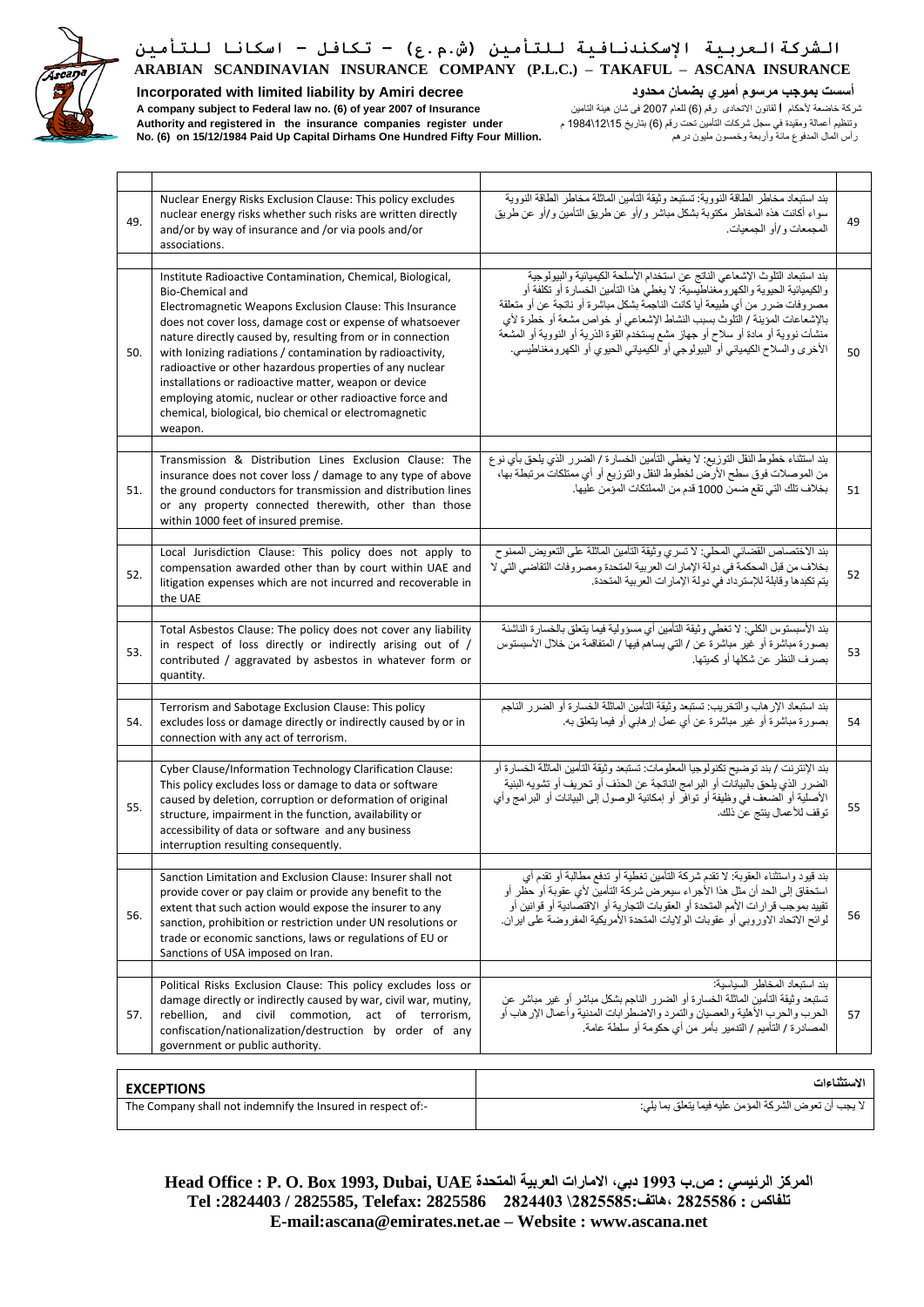

**Incorporated with limited liability by Amiri decree محدود بضمان أميري مرسوم بموجب أسست** شركة خاضعة ألحكام **ا**لقانون االتحادى رقم )6( للعام 2007 فى شان هيئة التامين **Insurance of 2007 year of) 6 (.no law Federal to subject company A** وتنظيم أعمالة ومقيدة في سجل شركات التأمين تحت رقم )6( بتاريخ 15\ 12\ 1984 م **under register companies insurance the in registered and Authority No. (6) on 15/12/1984 Paid Up Capital Dirhams One Hundred Fifty Four Million.** درهم مليون وخمسون وأربعة مائة المدفوع المال رأس

| a)        | electrical or mechanical breakdown, failure or derangement                                                           | العطل الكهربائي أو الميكانيكي أو تعطل أو إختلال الالات أو الماكينات أو المعدات.<br>Ű.                                                                                                          |
|-----------|----------------------------------------------------------------------------------------------------------------------|------------------------------------------------------------------------------------------------------------------------------------------------------------------------------------------------|
|           | of plant, machinery or equipment                                                                                     | تلف الممتلكات بسبب التغير في درجة الحرارة أو الرطوبة أو التعطل أو التشغيل غير الكافي<br>ب)                                                                                                     |
| b)        | deterioration of property due to change in temperature or                                                            | لنظام تكييف الهواء أو التبريد أو التدفئة.                                                                                                                                                      |
|           | humidity or failure or<br>inadequate operation of an air-                                                            | الهبوط الأرضي أو التصدع الأرضي أو الإنهيار الأرضي أو التجويف أو الترسيب أو<br>ت)                                                                                                               |
|           | conditioning, cooling or heating system                                                                              | الانشقاق.                                                                                                                                                                                      |
| c)        | subsidence, ground heave, landslip,<br>erosion, settling or                                                          |                                                                                                                                                                                                |
|           | cracking                                                                                                             |                                                                                                                                                                                                |
|           |                                                                                                                      | ما لم يحدث ذلك إما                                                                                                                                                                             |
|           | Unless either                                                                                                        |                                                                                                                                                                                                |
| i.        | caused by                                                                                                            | أو لا _ بسبب                                                                                                                                                                                   |
|           |                                                                                                                      | -الحريق                                                                                                                                                                                        |
|           | fire                                                                                                                 | -البر ق                                                                                                                                                                                        |
|           | lightning                                                                                                            | -الإنفجار (لأغراض هذا الاستثناء "لا يجب أن يعني الانفجار تفجر أو تعطل العنفة (التوربينات) أو                                                                                                   |
|           | explosion (for the purpose of this Exception "explosion"                                                             | الضاغطات أو المحولات أو مقومات التيار أو أسطوانات محرك تبديل التروس أو الأسطوانات                                                                                                              |
|           | shall not mean the bursting or disruption of turbines,                                                               | الهيدروليكية أو عجلة التوازن أو الأجزاء المتحركة الأخرى الخاضعة لقوة الطرد المركزي أو                                                                                                          |
|           | compressors, transformers, rectifiers, switch-gear                                                                   | الغلايات أو الأنظمة أو غير ها من الأدوات أو الالات أو الأجهزة التي يستخدم فيها الضغط).                                                                                                         |
|           | engine cylinders, hydraulic cylinders, fly-wheels or                                                                 | - الطائرات أو غير ها من الأجهزة الجوية أو المواد التي تسقط منها.                                                                                                                               |
|           | other moving parts subject to centrifugal force or                                                                   | -تأثير المركبات أو المركبات المائية أو القاطرات أو المعدات الدارجة.                                                                                                                            |
|           | boilers, economics or other vessels, machinery or                                                                    |                                                                                                                                                                                                |
|           | apparatus in which pressure is used).                                                                                | - الز لاز ل.                                                                                                                                                                                   |
|           | aircraft or other aerial devices or articles dropped                                                                 | -أعمال الشغب أو الأعمال الكيدية (بخلاف أي فعل مستثنى بسبب الاستثناء 6 (ب) الوارد في الوثيقة                                                                                                    |
|           | therefrom                                                                                                            |                                                                                                                                                                                                |
|           | impact by vehicles, watercraft, locomotives or rolling                                                               | الماثلة).                                                                                                                                                                                      |
|           | stock                                                                                                                |                                                                                                                                                                                                |
|           | earthquake                                                                                                           | -المضربون أو العمال الذين غلقت المصانع في وجهم أو الأشخاص الذين يشاركون في الأضطرابات                                                                                                          |
|           | riot or malicious acts (other than any act excluded by                                                               | العمالية.                                                                                                                                                                                      |
|           | reason of Exception 6 (b) herein)                                                                                    |                                                                                                                                                                                                |
|           | strikers, locked-out workers, or persons taking part in<br>labour disturbances                                       |                                                                                                                                                                                                |
|           | storm, tempest or flood                                                                                              |                                                                                                                                                                                                |
|           |                                                                                                                      |                                                                                                                                                                                                |
| OR        |                                                                                                                      |                                                                                                                                                                                                |
|           |                                                                                                                      |                                                                                                                                                                                                |
|           |                                                                                                                      | ثانياً – يؤدي إلى                                                                                                                                                                              |
| $\rm ii)$ | resulting in                                                                                                         |                                                                                                                                                                                                |
|           | the occurrence of any of the events in $(1)$ or an event not                                                         | حدوث أي من الأحداث في (أو لأ) أو حدث لا تستبعده وثيقة التأمين الماثلة، إذن يجب أن تعوض                                                                                                         |
|           | excluded by the policy and then the Company shall only                                                               | الشركة المؤمن عليه بموجب شروط وثيقة التأمين فيما يتعلق بالخسارة أو التلف أو الضرر الناتج عن                                                                                                    |
|           | indemnify the Insured under the terms of the policy in                                                               | ذلك                                                                                                                                                                                            |
|           | respect of the resultant loss, destruction or damage.                                                                |                                                                                                                                                                                                |
|           |                                                                                                                      |                                                                                                                                                                                                |
| 2.        | loss, destruction or damage to :-                                                                                    | 2- خسارة أو تدمير أو ضرر يلحق بما يلي:                                                                                                                                                         |
|           |                                                                                                                      |                                                                                                                                                                                                |
| a)        | property in the course of manufacture, alteration or repair if                                                       | الممتلكات في سياق التصنيع أو التغيير أو الإصلاح في حالة استمر ار مثل هذه الخسارة أو<br>$\mathcal{O}$<br>التدمير أو الضُّرر أثناء العملُّ الفعلي للممتلكات والنَّاشيُّء بصورة مباشرة عن مثل هذا |
|           | such loss, destruction or damage is sustained while the                                                              | العمل.                                                                                                                                                                                         |
|           | property is being actually worked on and directly resulting<br>from such work.                                       | الممتلكات في سياق الإنشاء أو التركيب أو الممتلكات التي لم يتم تسليمها بعد من خلال<br>ب)                                                                                                        |
| b)        | property in the course of construction or erection or                                                                | شهادة القبول / الانجاز الموقعة                                                                                                                                                                 |
|           | property not yet handed over by a signed certificate of                                                              | الغلايات أو الموفر أو العنفة (التور بينات) أو غير ها من الأدوات أو الالات أو الأجهز ة<br>ت)                                                                                                    |
|           | acceptance/completion                                                                                                | التي يستخدم فيها الضغط أو محتوياتها نتيجة انفجار ها أو تمزقها.                                                                                                                                 |
| C)        | boilers, economisers, turbines or other vessels, machinery or                                                        | الالَّات أو الْماكينات أو المعدات أثناء التركيب أو التفكيك أو التقشير والتجميع فيما يتعلَّق<br>ث)                                                                                              |
|           | apparatus in which pressure is used or their contents                                                                | بأى عمليات إعادة تحديد مواقع.                                                                                                                                                                  |
|           | resulting from their explosion or rupture                                                                            | المعدات الكهربائية أو الأسلاك الناجمة عن التيار الكهربائي (بخلاف البرق)<br>(ट                                                                                                                  |
| d)        | plant, machinery or equipment during installation or                                                                 | الأموال أو الشيكات أو الطوابع أو السبانك أو الأحجار الكرَّيمُة غير معينةً والأدوات القابلة<br>(ح<br>للنداول والدليل على الديون والأوراق المالية بجميع أنواعها                                  |
|           | dismantling or the stripping down and assembly in respect of                                                         | الحيوانات أو النباتات النامية أو المحاصيل أو الأخشاب النامية.<br>(خ                                                                                                                            |
|           | any re-siting operations                                                                                             | الأراضـي أو الأغلفة الحاوية أو السدود أو الخزانات أو مرافـيء الميناء أو أرصفة الميناء<br>$\overline{c}$                                                                                        |
| e)        | electrical equipment or wiring caused by electrical current (                                                        | أو محط السفن أو الجسور أو الأنفاق                                                                                                                                                              |
|           | other than lightning)                                                                                                | المعدات و التجهيز ات الإنشائية، و أي مر كبة مر خصـه لاستخدام الطر ق أو  السكك الـحديدة<br>ذ)                                                                                                   |
| f)        | money, cheques, stamps, bullion or unset precious stones,                                                            | أو القاطرات أو العربات الدارجة أو المركبات المائية أو الطائرات أو الممتلكات الموجودة                                                                                                           |
|           | negotiable instruments, evidence of debt and securities<br>of                                                        | في المركبات المائية أو الطائر ات.                                                                                                                                                              |
|           | all kinds                                                                                                            | الممتلكات أثناء النقل في طريق العبور بخلاف أي مبان موصوفة في الجدول أو الممتلكات<br>(၂                                                                                                         |
| g)<br>h)  | animals, growing plants, crops or standing timber<br>land and enclosures, dams, reservoirs, piers, wharves, jetties, | التي يكون مؤمن عليها في وقت حدوث مثل هذا التدمير أو الضرر من قبل أو كان يمكن<br>أن يكون مؤمن عليها لولاً وجود وثيقة التأمين الماثلة من قبل أي وثيقة تأمين أو وثائق                             |
|           |                                                                                                                      | تأمين بحرية باستثناء فيما يتعلق بأى فائض يتجاوز المبلغ الذي كان من الممكن دفعه                                                                                                                 |
| i)        | bridges or tunnels<br>constructional plant and equipment, and any vehicle licensed                                   | بموجب وثيقة تأمين أو وثائق تأمين بحرية إذا لم يتم تنفيذ هذا التأمين.                                                                                                                           |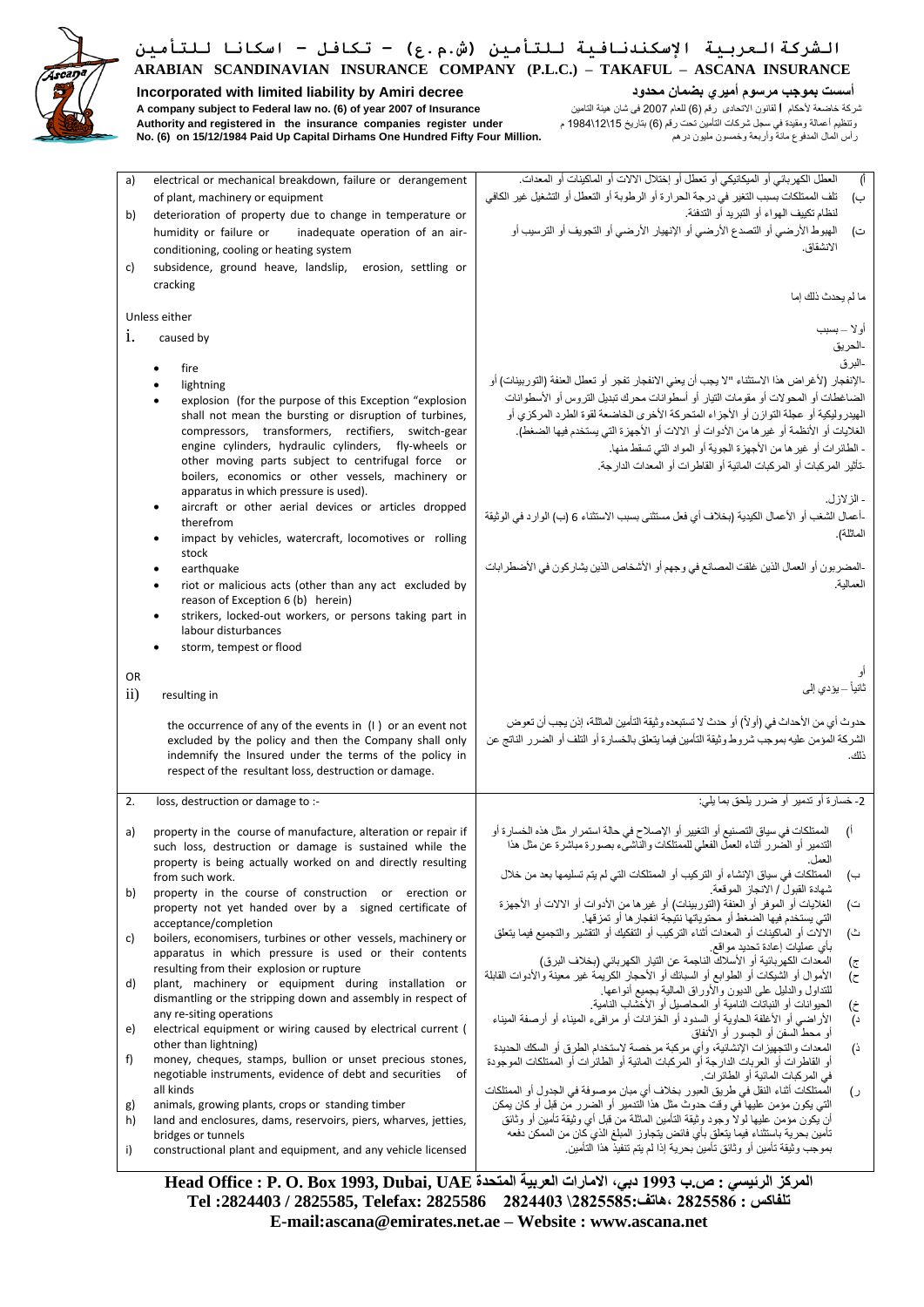

**Incorporated with limited liability by Amiri decree محدود بضمان أميري مرسوم بموجب أسست** شركة خاضعة ألحكام **ا**لقانون االتحادى رقم )6( للعام 2007 فى شان هيئة التامين **Insurance of 2007 year of) 6 (.no law Federal to subject company A** وتنظيم أعمالة ومقيدة في سجل شركات التأمين تحت رقم )6( بتاريخ 15\ 12\ 1984 م **under register companies insurance the in registered and Authority No. (6) on 15/12/1984 Paid Up Capital Dirhams One Hundred Fifty Four Million.** درهم مليون وخمسون وأربعة مائة المدفوع المال رأس

| j)<br>I.<br>Ш. | for road use, railway, locomotives and rolling stock,<br>watercraft or aircraft or property contained in watercraft or<br>aircraft<br>property whilst in-transit other than any premises described<br>in the Schedule or property which at the time of the<br>happening of such destruction or damage is insured by or<br>would but for the existence of this policy be insured by any<br>marine Policy or Policies except in respect of any excess<br>beyond the amount which would have been payable under<br>the Marine Policy or Policies had this insurance not been<br>effected.<br>documents, manuscripts, business books or computer<br>systems records for the value to the Insured of the<br>information contained therein: however, the Company will<br>indemnify the Insured in respect of loss, destruction or<br>damage to documents, manuscripts and business books but<br>only for the value of the materials as stationery together<br>with the cost of clerical labour expended in writing up<br>computer systems records but only for the value of the<br>materials together with the costs and expenses necessarily<br>incurred by the Insured in reproducing such records<br>(excluding any cost or expense in connection with the<br>production of information to be recorded therein) | أو لأ – الوثائق أو المخطوطات أو دفاتر الأعمال أو سجلات أنظمة الحاسب الآلى لقيمة<br>المؤمن عليه للمعلومات الواردة في الوثيقة الماثلة: ومع ذلك، ستقوم الشركة بتعويض<br>المؤمن عليه فيما يتعلق بخسارة أو تنمير أو ضرر يحلق بالوثائق والمخطوطات ودفاتر<br>الأعمال ولكن فقط لقيمة المواد مثل المواد المكتبية جنبأ إلى جنب مع نكلفة العمال الكتابية<br>المنفقة في الكتابة.<br>ثانياً     سجلات أنظمة الحاسب الآلي ولكن فقط لقيمة المواد جنباً إلى جنب مع التكاليف<br>والمصاريف التي تكبدها بالضرورة المؤمن عليه في إعادة إنتاج مثل هذه السَّجلات (<br>باستثناء أية تكاليف أو مصـاريف تتعلَّق بتقديم المعلومات التي يـجب تسجيلها فيها).<br>المملتكات المحتفظ بها على سبيل الأمانة أو بعمولة ما لم يتم تغطيتها تحديدا بموجب وثيقة<br>ز)<br>التأمين |
|----------------|--------------------------------------------------------------------------------------------------------------------------------------------------------------------------------------------------------------------------------------------------------------------------------------------------------------------------------------------------------------------------------------------------------------------------------------------------------------------------------------------------------------------------------------------------------------------------------------------------------------------------------------------------------------------------------------------------------------------------------------------------------------------------------------------------------------------------------------------------------------------------------------------------------------------------------------------------------------------------------------------------------------------------------------------------------------------------------------------------------------------------------------------------------------------------------------------------------------------------------------------------------------------------------------------------------------|--------------------------------------------------------------------------------------------------------------------------------------------------------------------------------------------------------------------------------------------------------------------------------------------------------------------------------------------------------------------------------------------------------------------------------------------------------------------------------------------------------------------------------------------------------------------------------------------------------------------------------------------------------------------------------------------------------------------------------------------|
| k)             | property held in trust or on commission unless specifically<br>covered under the policy                                                                                                                                                                                                                                                                                                                                                                                                                                                                                                                                                                                                                                                                                                                                                                                                                                                                                                                                                                                                                                                                                                                                                                                                                      |                                                                                                                                                                                                                                                                                                                                                                                                                                                                                                                                                                                                                                                                                                                                            |
| 3.             | a) loss of use or consequential loss of any kind or description                                                                                                                                                                                                                                                                                                                                                                                                                                                                                                                                                                                                                                                                                                                                                                                                                                                                                                                                                                                                                                                                                                                                                                                                                                              | 3- أ) فقدان الاستخدام أو الخسارة الناتجة من أي نوع أو وصف أيا كان.                                                                                                                                                                                                                                                                                                                                                                                                                                                                                                                                                                                                                                                                         |
|                | whatsoever                                                                                                                                                                                                                                                                                                                                                                                                                                                                                                                                                                                                                                                                                                                                                                                                                                                                                                                                                                                                                                                                                                                                                                                                                                                                                                   | ب) الخسارة الناتجة عن خيانة الأمانة، أو العمل الاحتيالي، أو أداة خدعة أو أي ادعاء كانب آخر .                                                                                                                                                                                                                                                                                                                                                                                                                                                                                                                                                                                                                                               |
| b)             | loss resulting from dishonesty, fraudulent action, trick<br>device or other false pretence                                                                                                                                                                                                                                                                                                                                                                                                                                                                                                                                                                                                                                                                                                                                                                                                                                                                                                                                                                                                                                                                                                                                                                                                                   | ث) الخسارة الناتجة عن السرقة ما لم تصاحبها أعمال عنف ضد أشخاص أو تهديد بالعنف أو<br>الدخول العنيف أو القسري إلى المبنى أو الخروج منه.                                                                                                                                                                                                                                                                                                                                                                                                                                                                                                                                                                                                      |
| c)             | loss resulting from theft unless accompanied by                                                                                                                                                                                                                                                                                                                                                                                                                                                                                                                                                                                                                                                                                                                                                                                                                                                                                                                                                                                                                                                                                                                                                                                                                                                              |                                                                                                                                                                                                                                                                                                                                                                                                                                                                                                                                                                                                                                                                                                                                            |
|                | violence to persons or threat of violence or forcible                                                                                                                                                                                                                                                                                                                                                                                                                                                                                                                                                                                                                                                                                                                                                                                                                                                                                                                                                                                                                                                                                                                                                                                                                                                        | ج)   الخسارة الناتجة عن اختفاء أو نقص غامض أو غير مفسر مكتشف في أي مخزون دوري أو                                                                                                                                                                                                                                                                                                                                                                                                                                                                                                                                                                                                                                                           |
|                | and violent entry to or exit from the premises                                                                                                                                                                                                                                                                                                                                                                                                                                                                                                                                                                                                                                                                                                                                                                                                                                                                                                                                                                                                                                                                                                                                                                                                                                                               | عمليات نقص في توريد أو تسليم المواد أو الخسارة أو النقص بسبب خطأ كتابي أو محاسبي.                                                                                                                                                                                                                                                                                                                                                                                                                                                                                                                                                                                                                                                          |
| d)             | loss resulting from unexplained or mysterious<br>disappearance or shortage revealed at any periodic<br>inventory or shortages in the supply or delivery of<br>materials or loss or shortage due to clerical or                                                                                                                                                                                                                                                                                                                                                                                                                                                                                                                                                                                                                                                                                                                                                                                                                                                                                                                                                                                                                                                                                               | ح)  نكلفة استبدال أو تصحيح المواد المعيبة أو التصنيع أو التصميم أو العيب أو الإغفال في<br>التصميم أو الخطة أو المواصفات.                                                                                                                                                                                                                                                                                                                                                                                                                                                                                                                                                                                                                   |
| e)             | accounting error.<br>the cost of replacing or rectifying defective materials,<br>workmanship, design or defect or omission in design,<br>plan or specification                                                                                                                                                                                                                                                                                                                                                                                                                                                                                                                                                                                                                                                                                                                                                                                                                                                                                                                                                                                                                                                                                                                                               | خ)  التلويث أو التلوث أو العيب الذاتي للبضائع أو البلي بالاستعمال العادي أو التآكل أو الصدأ أو<br>الحشرات الطفيلية أو الفطريات أو العفن أو التدهور التدريجي أو العيب الشكلي أو التزييف أو<br>الانكماش أو التبخر أو فقدان الوزن أو التغير في النكهة أو اللون أو النسيج أو التشطيب أو عمل                                                                                                                                                                                                                                                                                                                                                                                                                                                    |
| f)             | contamination, pollution, inherent vice, wear and tear,                                                                                                                                                                                                                                                                                                                                                                                                                                                                                                                                                                                                                                                                                                                                                                                                                                                                                                                                                                                                                                                                                                                                                                                                                                                      | الضو ء.                                                                                                                                                                                                                                                                                                                                                                                                                                                                                                                                                                                                                                                                                                                                    |
|                | corrosion, rust, vermin, fungus, rot,<br>gradual<br>deterioration, deformation, or distortion, shrinkage,<br>evaporation, loss of weight, change in flavour, colour,                                                                                                                                                                                                                                                                                                                                                                                                                                                                                                                                                                                                                                                                                                                                                                                                                                                                                                                                                                                                                                                                                                                                         | د)    تكلفة صيانة عادية أو إصلاح عادي.                                                                                                                                                                                                                                                                                                                                                                                                                                                                                                                                                                                                                                                                                                     |
|                | texture or finish or action of light.                                                                                                                                                                                                                                                                                                                                                                                                                                                                                                                                                                                                                                                                                                                                                                                                                                                                                                                                                                                                                                                                                                                                                                                                                                                                        | ذ)    تجميد أو  تلصيد المو اد المنصبهر ة.                                                                                                                                                                                                                                                                                                                                                                                                                                                                                                                                                                                                                                                                                                  |
| g)<br>h)       | the cost of normal upkeep or normal making good<br>the freezing or solidification of molten material.                                                                                                                                                                                                                                                                                                                                                                                                                                                                                                                                                                                                                                                                                                                                                                                                                                                                                                                                                                                                                                                                                                                                                                                                        |                                                                                                                                                                                                                                                                                                                                                                                                                                                                                                                                                                                                                                                                                                                                            |
| i)             | Infidelity or dishonesty of the Insured or any of his<br>employees                                                                                                                                                                                                                                                                                                                                                                                                                                                                                                                                                                                                                                                                                                                                                                                                                                                                                                                                                                                                                                                                                                                                                                                                                                           | ر) الخيانة أو خيانة أمانة المؤمن عليه أو أي من موظفيه.                                                                                                                                                                                                                                                                                                                                                                                                                                                                                                                                                                                                                                                                                     |
|                | 4. loss destruction or damage by storm, tempest, water, sand,<br>dust, hail frost or snow to property                                                                                                                                                                                                                                                                                                                                                                                                                                                                                                                                                                                                                                                                                                                                                                                                                                                                                                                                                                                                                                                                                                                                                                                                        | 4- الخسارة أو التدمير أو الضرر من خلال العاصفة أو الإعصار أو الماء أو الرمل أو الغبار أو<br>الصقيع أو الثلج على المملتكات.                                                                                                                                                                                                                                                                                                                                                                                                                                                                                                                                                                                                                 |
| a)             | in the open (other than buildings, structures and plant<br>designed to exist and operate in the open)                                                                                                                                                                                                                                                                                                                                                                                                                                                                                                                                                                                                                                                                                                                                                                                                                                                                                                                                                                                                                                                                                                                                                                                                        | أ) في الأماكن المفتوحة (بخلاف المباني والهياكل والالات المصممة لتكون قائمة وتعمل في الأماكن<br>المفتوحة).                                                                                                                                                                                                                                                                                                                                                                                                                                                                                                                                                                                                                                  |
|                | b)<br>contained in open-sided buildings                                                                                                                                                                                                                                                                                                                                                                                                                                                                                                                                                                                                                                                                                                                                                                                                                                                                                                                                                                                                                                                                                                                                                                                                                                                                      | ب) التي توجد في المباني المفتوحة على الوجهتين.                                                                                                                                                                                                                                                                                                                                                                                                                                                                                                                                                                                                                                                                                             |
| the Schedule.  | unless so described and specifically insured as a separate item in                                                                                                                                                                                                                                                                                                                                                                                                                                                                                                                                                                                                                                                                                                                                                                                                                                                                                                                                                                                                                                                                                                                                                                                                                                           | ما لم يتم وصف ذلك ويكون مؤمن عليه بشكل خاص باعتباره عنصر منفصل في الجدول.                                                                                                                                                                                                                                                                                                                                                                                                                                                                                                                                                                                                                                                                  |
| 5.             | the amount stated in the Schedule as the Deductible in                                                                                                                                                                                                                                                                                                                                                                                                                                                                                                                                                                                                                                                                                                                                                                                                                                                                                                                                                                                                                                                                                                                                                                                                                                                       | 5- المبلغ الوارد في الجدول باعتباره المبلغ القابل للخصم فيما يتعلق بأي وكل حدث أو سلسلة من                                                                                                                                                                                                                                                                                                                                                                                                                                                                                                                                                                                                                                                 |
|                | respect of each and every occurrence or a series of                                                                                                                                                                                                                                                                                                                                                                                                                                                                                                                                                                                                                                                                                                                                                                                                                                                                                                                                                                                                                                                                                                                                                                                                                                                          | الحوادث أو سلسلة من الحوادث التي تترتب على أو تعزى إلى مصدر أو سبب أصلي مما يؤدي إلى<br>خسارة أو تدمير أو ضرر في موضوّع التعويضّ بموجب وثيقة التأمين الماثلة.                                                                                                                                                                                                                                                                                                                                                                                                                                                                                                                                                                              |
|                | occurrences or a series of occurrences consequent on or<br>attributable to one source or original cause giving rise to                                                                                                                                                                                                                                                                                                                                                                                                                                                                                                                                                                                                                                                                                                                                                                                                                                                                                                                                                                                                                                                                                                                                                                                       |                                                                                                                                                                                                                                                                                                                                                                                                                                                                                                                                                                                                                                                                                                                                            |
|                |                                                                                                                                                                                                                                                                                                                                                                                                                                                                                                                                                                                                                                                                                                                                                                                                                                                                                                                                                                                                                                                                                                                                                                                                                                                                                                              |                                                                                                                                                                                                                                                                                                                                                                                                                                                                                                                                                                                                                                                                                                                                            |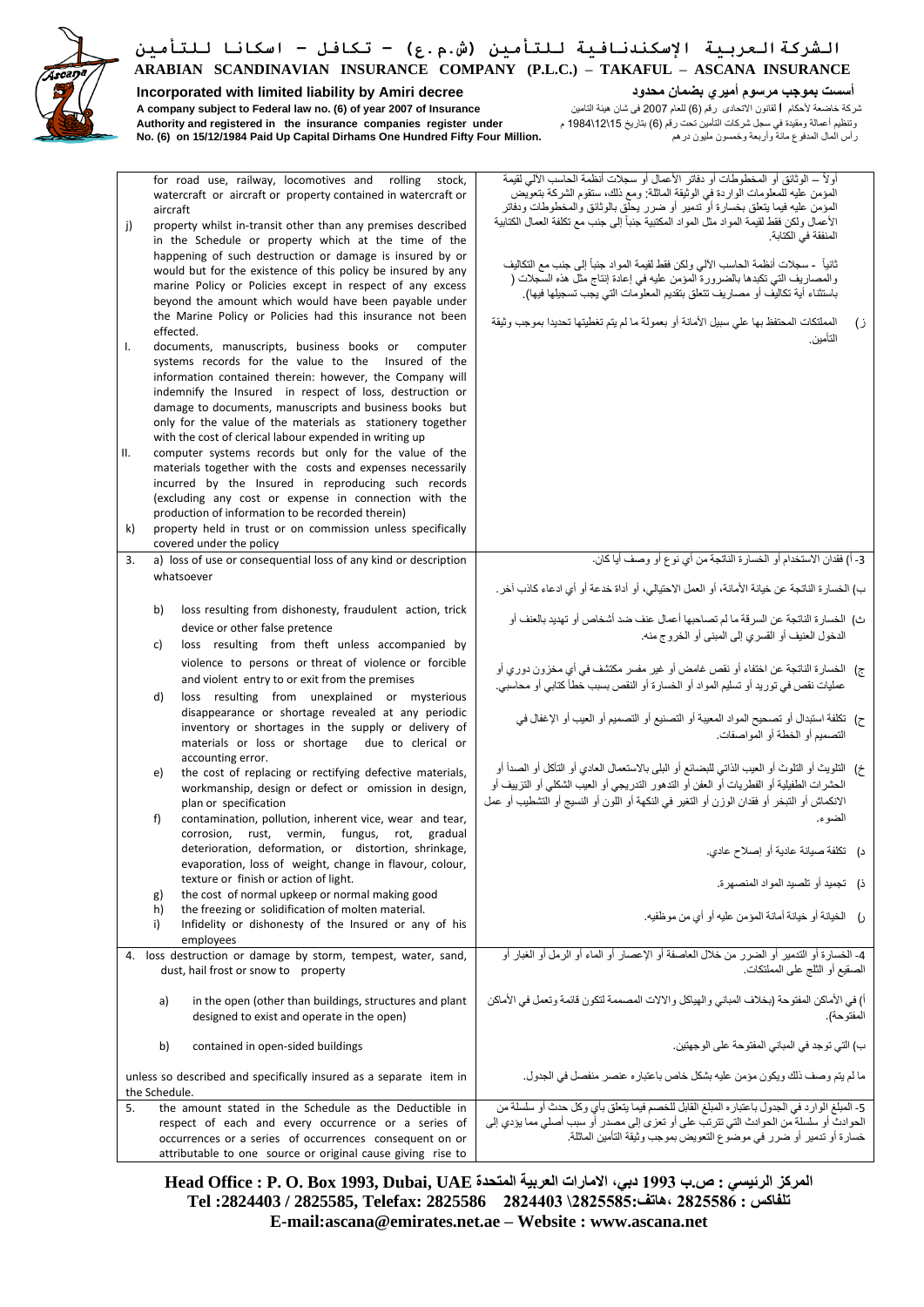## **Incorporated with limited liability by Amiri decree محدود بضمان أميري مرسوم بموجب أسست**

شركة خاضعة ألحكام **ا**لقانون االتحادى رقم )6( للعام 2007 فى شان هيئة التامين **Insurance of 2007 year of) 6 (.no law Federal to subject company A** وتنظيم أعمالة ومقيدة في سجل شركات التأمين تحت رقم )6( بتاريخ 15\ 12\ 1984 م **under register companies insurance the in registered and Authority No. (6) on 15/12/1984 Paid Up Capital Dirhams One Hundred Fifty Four Million.** درهم مليون وخمسون وأربعة مائة المدفوع المال رأس

| loss, destruction or damage the subject of indemnity under                                                                                                                                                                                                                                                                                                                                                                                                                                                                                                                                                                                                                                                                                                                                                                                                                                                                                                                                                                                                                                                             |                                                                                                                                                                                                                                                                                                                                                                                                                                                                                                                                                                                                                                                                                                                                                                                                                                                                                                                                                                                                                                                                                                                                                                |
|------------------------------------------------------------------------------------------------------------------------------------------------------------------------------------------------------------------------------------------------------------------------------------------------------------------------------------------------------------------------------------------------------------------------------------------------------------------------------------------------------------------------------------------------------------------------------------------------------------------------------------------------------------------------------------------------------------------------------------------------------------------------------------------------------------------------------------------------------------------------------------------------------------------------------------------------------------------------------------------------------------------------------------------------------------------------------------------------------------------------|----------------------------------------------------------------------------------------------------------------------------------------------------------------------------------------------------------------------------------------------------------------------------------------------------------------------------------------------------------------------------------------------------------------------------------------------------------------------------------------------------------------------------------------------------------------------------------------------------------------------------------------------------------------------------------------------------------------------------------------------------------------------------------------------------------------------------------------------------------------------------------------------------------------------------------------------------------------------------------------------------------------------------------------------------------------------------------------------------------------------------------------------------------------|
| this policy.                                                                                                                                                                                                                                                                                                                                                                                                                                                                                                                                                                                                                                                                                                                                                                                                                                                                                                                                                                                                                                                                                                           |                                                                                                                                                                                                                                                                                                                                                                                                                                                                                                                                                                                                                                                                                                                                                                                                                                                                                                                                                                                                                                                                                                                                                                |
| any loss, destruction or damage directly or indirectly<br>6.<br>occasioned by or through or in consequence of :-                                                                                                                                                                                                                                                                                                                                                                                                                                                                                                                                                                                                                                                                                                                                                                                                                                                                                                                                                                                                       | 6- أي خسارة أو تدمير أو ضرر ناتج بشكل مباشر أو غير مباشر عن أو من خلال أو نتيجة لما<br>يلي: -                                                                                                                                                                                                                                                                                                                                                                                                                                                                                                                                                                                                                                                                                                                                                                                                                                                                                                                                                                                                                                                                  |
| (a)<br>war, invasion, act of foreign enemy, hostilities or warlike<br>operations (whether war be declared or not), civil war                                                                                                                                                                                                                                                                                                                                                                                                                                                                                                                                                                                                                                                                                                                                                                                                                                                                                                                                                                                           | الحرب أو الغزو أو عمل العدو الأجنبي أو الأعمال القتالية أو العمليات الحربية (سواء أعلنت<br>ाँ<br>الحرب أم لا) والحرب الأهلية.                                                                                                                                                                                                                                                                                                                                                                                                                                                                                                                                                                                                                                                                                                                                                                                                                                                                                                                                                                                                                                  |
| (b)<br>mutiny, civil commotion assuming the proportions of or<br>amounting to a popular rising, military rising, insurrection,<br>rebellion, revolution, military or usurped power or any act or<br>any persons acting on behalf of or in connection with any<br>organisation with activities directed towards the overthrow                                                                                                                                                                                                                                                                                                                                                                                                                                                                                                                                                                                                                                                                                                                                                                                           | الثورة، والإضطرابات الأهلية، على افتراض نسب أو بقدر مساو لتمرد شعبي، أو تمرد<br>ب)<br>عسكري، أو عصيان مسلح أو العصيان أو الثورة أو سلطة عسكرية أو مغتصبة أو أي فعل<br>أو أي أشخاص يتصرفون نيابة عن أو فيما يتعلق بأي منظمة مع أنشطة موجهة نحو<br>الإنقلاب بالقوة من جانب الحكومة بحكم القانون أو بحكم الواقع أو بالتأثير فيها بالإر هاب أو<br>العنف.                                                                                                                                                                                                                                                                                                                                                                                                                                                                                                                                                                                                                                                                                                                                                                                                           |
| by force of the Government de jure or de facto or to the<br>influencing of it by terrorism or violence<br>Permanent or temporary dispossession resulting from<br>(c)<br>i)<br>confiscation, nationalisation                                                                                                                                                                                                                                                                                                                                                                                                                                                                                                                                                                                                                                                                                                                                                                                                                                                                                                            | أولاً: نزع الملكية الدائم أو المؤقت الناجم عن المصادرة أو التأميم أو الإغتصاب أو الإستيلاء<br>ت)<br>من قبل أي سلطة منشأة بشكل قانوني.                                                                                                                                                                                                                                                                                                                                                                                                                                                                                                                                                                                                                                                                                                                                                                                                                                                                                                                                                                                                                          |
| commandeering or requisition by any lawfully constituted<br>authority                                                                                                                                                                                                                                                                                                                                                                                                                                                                                                                                                                                                                                                                                                                                                                                                                                                                                                                                                                                                                                                  | ثانياً: نز ع الملكية الدائم أو المؤقت لأي مبنى ناتج عن إشغال غير قانوني لمثل هذا المبنى من<br>قبل أي شخص أو أشخاص.                                                                                                                                                                                                                                                                                                                                                                                                                                                                                                                                                                                                                                                                                                                                                                                                                                                                                                                                                                                                                                             |
| Permanent or temporary dispossession of<br>ii)<br>any building resulting from the unlawful<br>occupation of such building by any person or<br>persons                                                                                                                                                                                                                                                                                                                                                                                                                                                                                                                                                                                                                                                                                                                                                                                                                                                                                                                                                                  | شريطة أن لا يتم إعفاء الشركة من أي مسؤولية تجاه المؤمن عليه فيما يتعلق بالاضرار<br>المادية التي تلحق بالممتلكات المؤمن عليها التي تحدث قبل نزع الملكية أو أثناء نزع الملكية<br>المؤقت والتي يكون مؤمن عليها بخلاف ذلك بموجب وثيقة التأمين الماثلة.                                                                                                                                                                                                                                                                                                                                                                                                                                                                                                                                                                                                                                                                                                                                                                                                                                                                                                             |
| provided that the Company is not relieved of any<br>liability to the Insured in respect of physical<br>damage to the property insured occurring before<br>dispossession or during temporary dispossession<br>which is otherwise insured by this policy<br>(d)<br>the destruction of property by order of any public<br>authority                                                                                                                                                                                                                                                                                                                                                                                                                                                                                                                                                                                                                                                                                                                                                                                       | ث)     تدمير الممتلكات بأمر من أي سلطة عامة<br>في دعوى أو قضية أو إجراءات أخرى حيث تدعى الشركة أن بموجب أحكام الاستثناءات<br>6 (أ) و (ب) المذكورة أعلاه لا يتم تغطية أي خسارة أو تنمير أو ضرر من قبل هذا<br>التأمين، يقع على المؤمن عليه عبء إثبات أنه يتم تغطية مثل هذه الخسارة أو التدمير أو<br>الضرر ِ                                                                                                                                                                                                                                                                                                                                                                                                                                                                                                                                                                                                                                                                                                                                                                                                                                                      |
| In the action, suit or other proceeding where the<br>Company alleges that by reason of the provisions of<br>Exceptions 6 (a) & (b) above any loss, destruction of<br>damage is not covered by this insurance the burden<br>of proving that such loss, destruction or damage is<br>covered be upon the Insured.                                                                                                                                                                                                                                                                                                                                                                                                                                                                                                                                                                                                                                                                                                                                                                                                         |                                                                                                                                                                                                                                                                                                                                                                                                                                                                                                                                                                                                                                                                                                                                                                                                                                                                                                                                                                                                                                                                                                                                                                |
| 7.<br>any loss, destruction or damage directly or indirectly caused<br>by or arising from or in consequence of or contributed by:                                                                                                                                                                                                                                                                                                                                                                                                                                                                                                                                                                                                                                                                                                                                                                                                                                                                                                                                                                                      | 7- أي خسارة أو تنمير أو ضرر ناجم بصورة مباشرة أو غير مباشرة عن أو ناشىء عن أو ناتج<br>عن أو ساهم به:                                                                                                                                                                                                                                                                                                                                                                                                                                                                                                                                                                                                                                                                                                                                                                                                                                                                                                                                                                                                                                                           |
| (a)<br>nuclear weapons material<br>(b)<br>lonizing radiations or contamination by radioactivity<br>from any nuclear fuel or from any nuclear waste from<br>the combustion of nuclear fuel solely for the purpose<br>of this Exception 7 (b) combustion shall include any<br>self-sustaining process of nuclear fission.                                                                                                                                                                                                                                                                                                                                                                                                                                                                                                                                                                                                                                                                                                                                                                                                | (أ) مو اد الأسلحة النو و بـهّ<br>(ب) الإشعاعات المؤينة أو التلويث الناتج عن النشاط الإشعاعي من أي وقود نووي أو من أي نفايات<br>نووية ناتجة عن احتراق الوقود النووي فقط لغرض هذا الاستثناء 7 (ب) يجب أن يشمل الاحتراق<br>أى عملية ذاتية الدعم للانشطار النووي.                                                                                                                                                                                                                                                                                                                                                                                                                                                                                                                                                                                                                                                                                                                                                                                                                                                                                                  |
| <b>Conditions - Claims</b>                                                                                                                                                                                                                                                                                                                                                                                                                                                                                                                                                                                                                                                                                                                                                                                                                                                                                                                                                                                                                                                                                             | الشروط _ المطالبات                                                                                                                                                                                                                                                                                                                                                                                                                                                                                                                                                                                                                                                                                                                                                                                                                                                                                                                                                                                                                                                                                                                                             |
| On the happening of any loss, destruction or damage the Insured<br>shall forthwith give notice thereof in writing to the Company and<br>shall within 15 days after such loss, destruction or damage or such<br>further time as the Company may in writing containing as<br>particular an account as may be reasonably practicable of the<br>several articles or portions of property lost, destroyed or damaged<br>and of the amount of such loss, destruction or damage thereto<br>respectively having regard to their value at the time of the loss,<br>destruction or damage together with details of any other<br>insurance on any property hereby insured. The Insured shall also<br>give to the company all such proofs and information with respect<br>to the claim as may be reasonably required together with (if<br>demanded) a statutory declaration of the truth of the claim and of<br>any matters connected therewith. No claim under this policy shall<br>be payable unless the terms of the Condition have been complied<br>with.<br>In the case of property lost or stolen or if willful or malicious | عند حدوث أي خسار ة أو تدمير أو ضرر ، بجب أن يقدم المؤمن عليه على الفور إشعار خطي به إلى<br>الشركة و يجب أن يكون في غضون 15 يوماً بعد مثل هذه الخسارة أو التدمير أو الضرر أو ذلك<br>الوقت الإضافي، كما يجوز للشركة تحديد خطياً، يحتوي على وجه الخصوص على حساب كما قد<br>يكون عملياً بشكَّل معقول لعدة مواد أو أجزاء ممتلكات المفقودة أو المدمرة أو النالفة وقيمة مثل هذه<br>الخسارة أو التدمير أو التلف الذي يلحق بها على التوالي مع مراعاة قيمتها في وقت خسارتها أو<br>تدمير ها أو تلفها جنباً إلى جنب مع تفاصيل أي تأمين على أي ممتلكات مؤمن عليها بموجب هذا.<br>يجب على المؤمن عليه أيضأ أن يقدم للشركة جميع مثل هذه البر اهين والمعلومات المتعلقة بالمطالبة<br>كما قد تكون مطلوبة بشكل معقول جنباً إلى جنب مّع (إذا طلب) إقرار قانوني بحقيقة المطالبة و أي<br>أمور مرتبطة بها. لا يجب أن تكون أي مطالبة بموجب وثيقة التأمين الماثلةو مستحقة الدفع ما لم يتم<br>الامتثال لأحكام الشر ط.<br>في حالة خسار ة أو سر قة ممتلكات أو إذا تم الاشتباه في حدوث أضر ار  متعمدة أو  كيدية، يجب على<br>المَوْمن عليه إخطار الشركة فوراً وتقديم كلّ المساعدة المعقولة في التسبب في اكتشاف ومعاقبة أي<br>شخص مذنب و في تعقب الممتلكات المفقو دة أو المسر و قة و استعادتها. |
|                                                                                                                                                                                                                                                                                                                                                                                                                                                                                                                                                                                                                                                                                                                                                                                                                                                                                                                                                                                                                                                                                                                        |                                                                                                                                                                                                                                                                                                                                                                                                                                                                                                                                                                                                                                                                                                                                                                                                                                                                                                                                                                                                                                                                                                                                                                |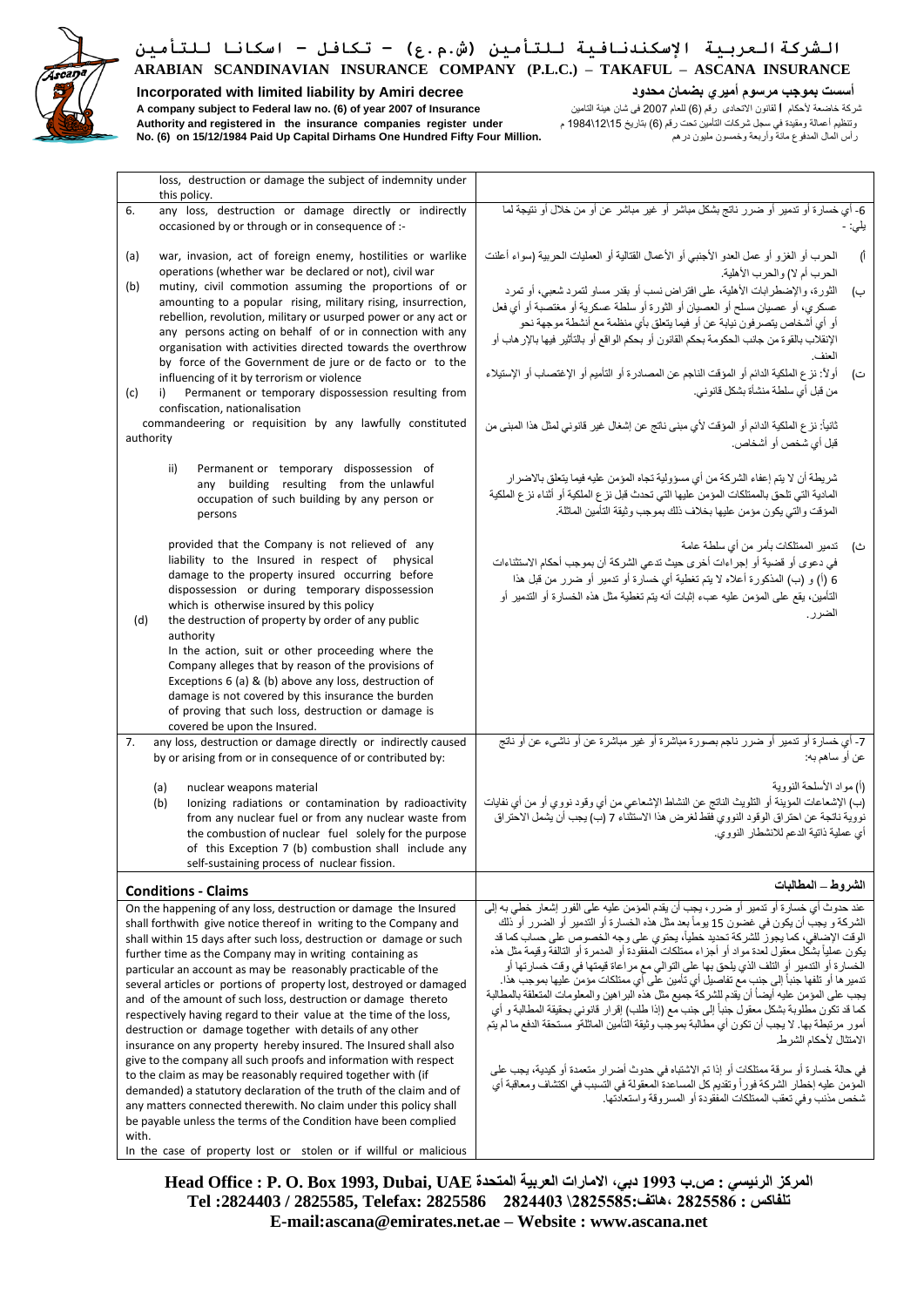

**Incorporated with limited liability by Amiri decree محدود بضمان أميري مرسوم بموجب أسست** شركة خاضعة ألحكام **ا**لقانون االتحادى رقم )6( للعام 2007 فى شان هيئة التامين **Insurance of 2007 year of) 6 (.no law Federal to subject company A** وتنظيم أعمالة ومقيدة في سجل شركات التأمين تحت رقم )6( بتاريخ 15\ 12\ 1984 م **under register companies insurance the in registered and Authority No. (6) on 15/12/1984 Paid Up Capital Dirhams One Hundred Fifty Four Million.** درهم مليون وخمسون وأربعة مائة المدفوع المال رأس

| damages is suspected the Insured shall immediately notify the                                                                                                                                                                                                                                                                                                                                                                                                                                                                                                                                                                                                                         |                                                                                                                                                                                                                                                                                                                                                                                                                                                                                                                                                                                                                          |
|---------------------------------------------------------------------------------------------------------------------------------------------------------------------------------------------------------------------------------------------------------------------------------------------------------------------------------------------------------------------------------------------------------------------------------------------------------------------------------------------------------------------------------------------------------------------------------------------------------------------------------------------------------------------------------------|--------------------------------------------------------------------------------------------------------------------------------------------------------------------------------------------------------------------------------------------------------------------------------------------------------------------------------------------------------------------------------------------------------------------------------------------------------------------------------------------------------------------------------------------------------------------------------------------------------------------------|
| policy and render all reasonably assistance in causing the discovery                                                                                                                                                                                                                                                                                                                                                                                                                                                                                                                                                                                                                  |                                                                                                                                                                                                                                                                                                                                                                                                                                                                                                                                                                                                                          |
| and punishment of any guilty person and in tracing and recovering                                                                                                                                                                                                                                                                                                                                                                                                                                                                                                                                                                                                                     |                                                                                                                                                                                                                                                                                                                                                                                                                                                                                                                                                                                                                          |
| lost or stolen property.                                                                                                                                                                                                                                                                                                                                                                                                                                                                                                                                                                                                                                                              |                                                                                                                                                                                                                                                                                                                                                                                                                                                                                                                                                                                                                          |
| Company's rights after a loss.                                                                                                                                                                                                                                                                                                                                                                                                                                                                                                                                                                                                                                                        | حقوق الشركة بعد الخسارة.                                                                                                                                                                                                                                                                                                                                                                                                                                                                                                                                                                                                 |
| On the happening of any loss, destruction or damage to any of the<br>property insured the Company may                                                                                                                                                                                                                                                                                                                                                                                                                                                                                                                                                                                 | عند حدوث أي خسارة أو تدمير أو ضرر لأي من الممتلكات المؤمن عليها قد تقوم الشركة بما يلي.                                                                                                                                                                                                                                                                                                                                                                                                                                                                                                                                  |
| enter and take and keep possession of the building or<br>a)<br>premises where the loss or damage has happened.                                                                                                                                                                                                                                                                                                                                                                                                                                                                                                                                                                        | دخول وتملك والاحتفاظ بحيازة المبنى أو العقار حيث قد وقعت الخسارة أو الضرر .<br>(1)                                                                                                                                                                                                                                                                                                                                                                                                                                                                                                                                       |
| take possession of or require to be delivered to them any<br>b)<br>property of the Insured in the building or on the premises at<br>the time of the loss or damage                                                                                                                                                                                                                                                                                                                                                                                                                                                                                                                    | (ب)    تملك أو المطالبة بتسليم أي ممتلكات خاصة بالمؤمن عليه في المبنى أو في العقار إليهم في<br>وقت الخسار ة أو الضر ر .                                                                                                                                                                                                                                                                                                                                                                                                                                                                                                  |
| keep possession of any such property and examine, sort,<br>c)<br>arrange, remove or otherwise deal with the same<br>sell any such property or dispose of the same for account of<br>d)                                                                                                                                                                                                                                                                                                                                                                                                                                                                                                | (ت) بيع أي من مثل هذه الممتلكات أو التصرف فيها لحساب من يهمه الأمر.                                                                                                                                                                                                                                                                                                                                                                                                                                                                                                                                                      |
| whom it may concern<br>The powers conferred by this Condition shall be exercisable by the<br>Company at any time until notice in writing is given by the Insured<br>that they make no claim under this policy or if any claim is made<br>until such claim is finally determined or withdrawn and the<br>company shall not by any act done in the exercise or purported<br>exercise of their powers hereunder incur any liability to the Insured<br>or diminish their right to rely upon any of the Conditions of this<br>policy in answer to any claim.<br>The Insured shall not in any case by entitled to abandon any<br>property to the Company whether taken possession of by the | يجب أن تمارس الصلاحيات التي يمنحها هذا الشرط من قبل الشركة في أي وقت حتى يتم تقديم<br>إشعار خطي من قبل المؤمن عليه بعدم تقديمه لأي مطالبة بموجب وثيقة التأمين الماثلة أو إذا تم<br>تقديم أي مطَّالبة حتى يتم البت في مثِّل هذه المطالبة أو سحبها نهائياً ولا يجب أن تتحمل الشركة من<br>خلال أي إجراء تم القيام به في ممارسة أو ممارسة مز عومة لصلاحيتها بموجب وثيقة التأمين<br>الماثلة، أي مسؤولية تجاه المؤمن عليه أو تقلل من حقها في الاعتماد على أي شروط وثيقة التأمين<br>الماثلة للرد على أي مطالبة.<br>لا يحق للمؤمن عليه بأي حال من الأحوال أن يتنازل عن أي ممتلكات إلى الشركة سواء استحوذت<br>عليها الشركة أم لا. |
| Company or not.                                                                                                                                                                                                                                                                                                                                                                                                                                                                                                                                                                                                                                                                       | المصـادر ة: إذا كانت أي مطالبات على وثيقة التأمين الماثلة بأي شكل من الأشكال احتيالية أو في                                                                                                                                                                                                                                                                                                                                                                                                                                                                                                                              |
| Forfeiture: If any claims upon this policy be in any respect<br>fraudulent or if any fraudulent means or devices are used by the<br>Insured or any one acting on his behalf to obtain any benefit under<br>this policy or if the loss, destruction or damage be occasioned by<br>the willful act or with the connivance of the Insured all benefit<br>under this policy shall forfeited.                                                                                                                                                                                                                                                                                              | حالة استخدام وسائل أو أدوات احتيالية من قبل المؤمن عليه أو أي شخص يعمل نيابة عنه للحصول<br>على أي استحقاق بموجب وثيقة التأمين الماثلة أو إذا كانت الخسارة أو التدمير أو الضرر ناتجاً عن<br>التصرف المتعمد أو بالتواطؤ مع المؤمن عليه يجب مصادرة جميع الاستحقاقات بموجب وثيقة<br>التأمين الماثلة.                                                                                                                                                                                                                                                                                                                         |
| Time Limitation: If a claim be made and rejected and an action or<br>suit be not be commenced within three months after such<br>rejection or (in case of an arbitration taking place in pursuance of<br>the Condition 14 of this policy) within three months after the<br>Arbitrator shall have made his award all benefit under this policy<br>shall be forfeited                                                                                                                                                                                                                                                                                                                    | الحد الزمني: إذا تم تقديم مطالبة وتم رفضها ولم يتم البدء في دعوى أو قضية في غضون ثلاثة<br>أشهر بعد مثل هذا الرفض أو (في حالة حدوث تحكيم وفقاً للشرط 14 من وثيقة التأمين الماثلة) في<br>غضون ثلاثة أشهر بعد أن يصدر المحكم حكم التحكيم الخاص به يجب مصادرة جميع الاستحقاقات<br>بموجب وثيقة التأمين الماثلة.                                                                                                                                                                                                                                                                                                               |
| Other Insurance: If at the time of any loss, destruction or damage<br>happening to any property insured there by any other subsisting<br>insurance or insurances whether effected by the Insured or by any<br>other person or persons covering the same property the Company<br>shall not be liable to pay or contribute more than their ratable<br>proportion of such loss, destruction or damage.                                                                                                                                                                                                                                                                                   | التأمينات الأخرى: في حالة وقوع أي خسارة أو تنمير أو ضرر يحدث لأي ممتلكات مؤمن عليها<br>هناك من قبل أي تأمين أو تأمينات أخرى سارية المفعول سواء تم تنفيذها من قبل المؤمن عليه أو أي<br>شخص أو أشخاص آخرين تغطي نفس الممتلكات، لا يجب أن تكون الشركة مسئولة عن دفع أو<br>تساهم بأكثر من نسبتها القابلة للتَّقييم لمثل هذه الخسارة أو التدمير أو الضرر.                                                                                                                                                                                                                                                                     |
| Average: If the property insured shall at the time of any loss,<br>destruction or damage be collectively of greater value than the<br>sum insured thereon then the Insured shall be considered as being<br>his own Insurer for the difference and shall bear a ratable<br>proportion of the loss accordingly. Every item, if more than one, of<br>the policy shall be separately subject to this Condition.                                                                                                                                                                                                                                                                           | المعدل: إذا كانت الممتلكات المؤمن عليها في وقت حدوث أي خسارة أو تدمير أو ضرر إجمالاً<br>بقيمة أعلى من مبلغ التأمين عليها إذن يجب أن يعتبر المؤمن عليه هو مؤمنهذا الفارق ويجب أن<br>يتحملها بالتناسب الَّخسارة وفقا لذلك. يجب أن يخضع كل بند من بنود وثيقة التأمين ــ إذا كان أكثر<br>من واحد – بصورة منفصلة لهذا الشرط.                                                                                                                                                                                                                                                                                                  |
|                                                                                                                                                                                                                                                                                                                                                                                                                                                                                                                                                                                                                                                                                       | إجر اء المطالبة                                                                                                                                                                                                                                                                                                                                                                                                                                                                                                                                                                                                          |
| <b>Claim Procedure</b><br>Upon occurrence of a loss/claim immediate notification should be<br>made to the General Claims Department with the following initial<br>details                                                                                                                                                                                                                                                                                                                                                                                                                                                                                                             | عند حدوث خسارة / مطالبة يجب تقديم إخطار فوري إلى إدارة المطالبات العامة مع التفاصيل<br>الأولية التالية:                                                                                                                                                                                                                                                                                                                                                                                                                                                                                                                  |
| Policy details, validity, Type of Cover<br>$\bullet$<br>Date of Loss<br>Incident Report with full details as to how, when and<br>where the incident happened<br>If any Third Party involvement<br>٠<br>Photographs                                                                                                                                                                                                                                                                                                                                                                                                                                                                    | تفاصيل وثيقة التأمين وصحة ونوع التغطية.<br>تاريخ الخسارة<br>تقرير الحادث مع تفاصيل كاملة عن كيفية ووقت ومكان وقوع الحادث<br>إذا كان هناك أي تدخل من طرف ثالث<br>الصور الفوتوغرافية                                                                                                                                                                                                                                                                                                                                                                                                                                       |